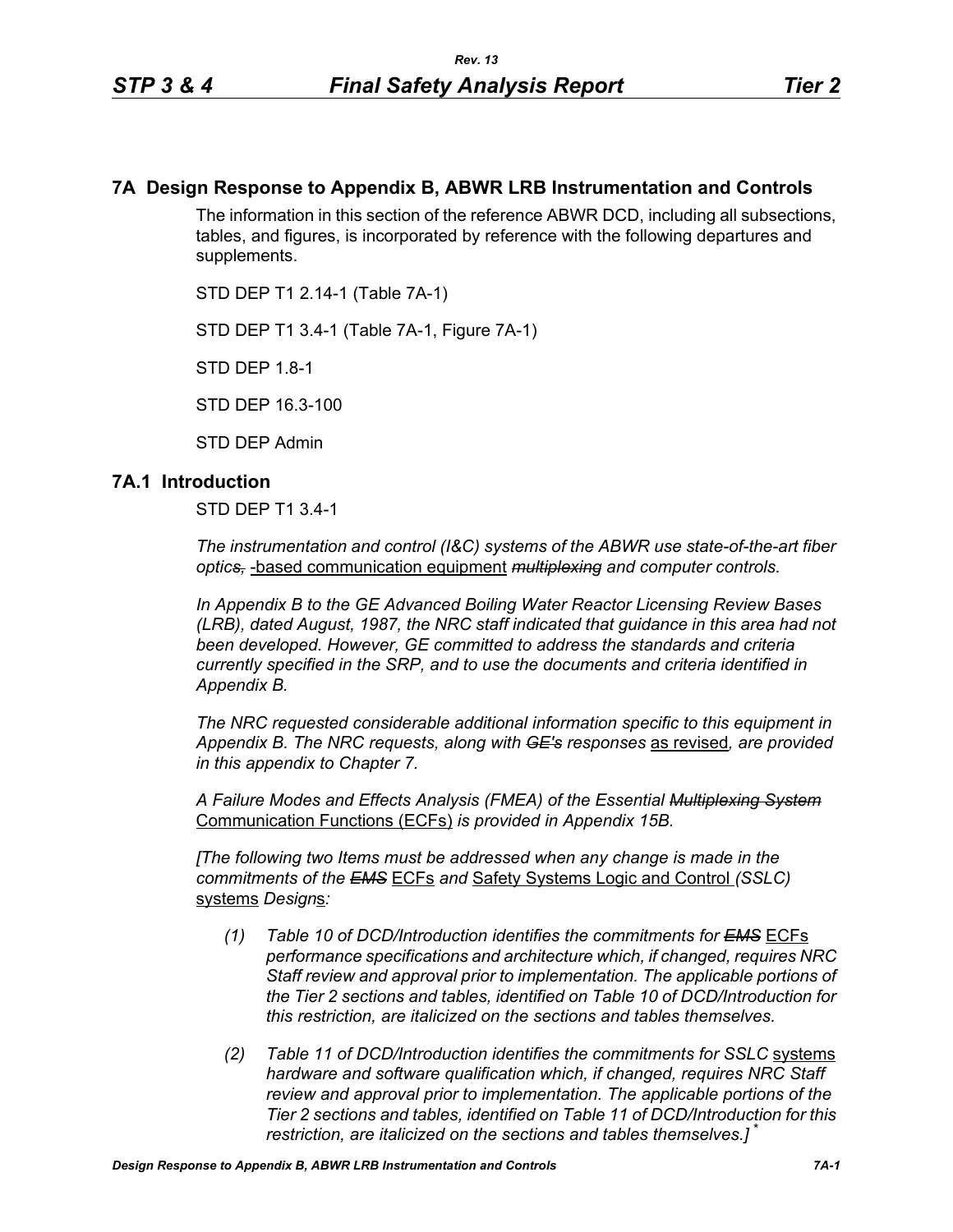# *7A.2 [Multiplexing Systems*

STD DEP T1 3.4-1

STD DEP 1.8-1

STD DEP Admin

*NRC Request (1)—Provide a complete list of components (pumps, valves, etc.) whose actuation, interlock, or status indication is dependent on the proper operation of each Class 1E multiplexer.*

**Revised** *Response (1)—*Class 1E multiplexers are not used in more modern I&C systems. Safety-related data communication is performed as an integral function of the SSLC systems. *The* A typical *list* of components whose actuation, interlock, or status indication depends on the proper operation of SSLC equipment implementing these essential communication functions (ECFs) *is provided as Table 7A.1. It was obtained by extraction from the multiplexer* an early version of the ABWR *I/O database which reflects information* that was *available on the system P&ID and IBD drawings* at the time of design certification*.* The inventory of components satisfying this criteria is subject to change as the detailed design is implemented.

*NRC Request (2***)***—For the components cited above, describe the means of remote or local control (other than by cutting wires or jumpering) that may be employed should the multiplexer fail.*

**Revised** *Response (2)—*Class 1E multiplexers are not used. Safety-related data communication is performed as an integral function of the SSLC systems. *All Class-1E multiplex* SSLC *hardware is designed to meet the single-failure criteria. Systems which employ such hardware have redundant channels* divisions of equipment *such that no single failure of any MUX unit* SSLC component, including those implementing the ECFs, *could jeopardize any safety system action. In addition, local control is provided, via the Remote Shutdown System, to bring the reactor to shutdown conditions in event of multiple safety system failures or evacuation of the control room. The Remote Shutdown System is hard-wired and therefore provides diversity to the MUX* SSLC *interfaces.*

*NRC Request (3)—Describe the multiplexer pre-operational test program.*

**Revised** *Response (3)—*Multiplexers are not used. Safety-related data communication is performed as an integral function of the SSLC systems. Non-safety data communication is performed by the Plant Data Network (PDN) and dedicated system level communication links. *The pre-operational test program will test the multiplexers* data communication functions (DCFs) *concurrently with instrumentation and control functional loop checks. As each input to a remote multiplexing unit (RMU)* an input/output (I/O) device *is simulated using a suitable input device, the required* 

*<sup>\*</sup> See Section 3.5 of DCD/Introduction.*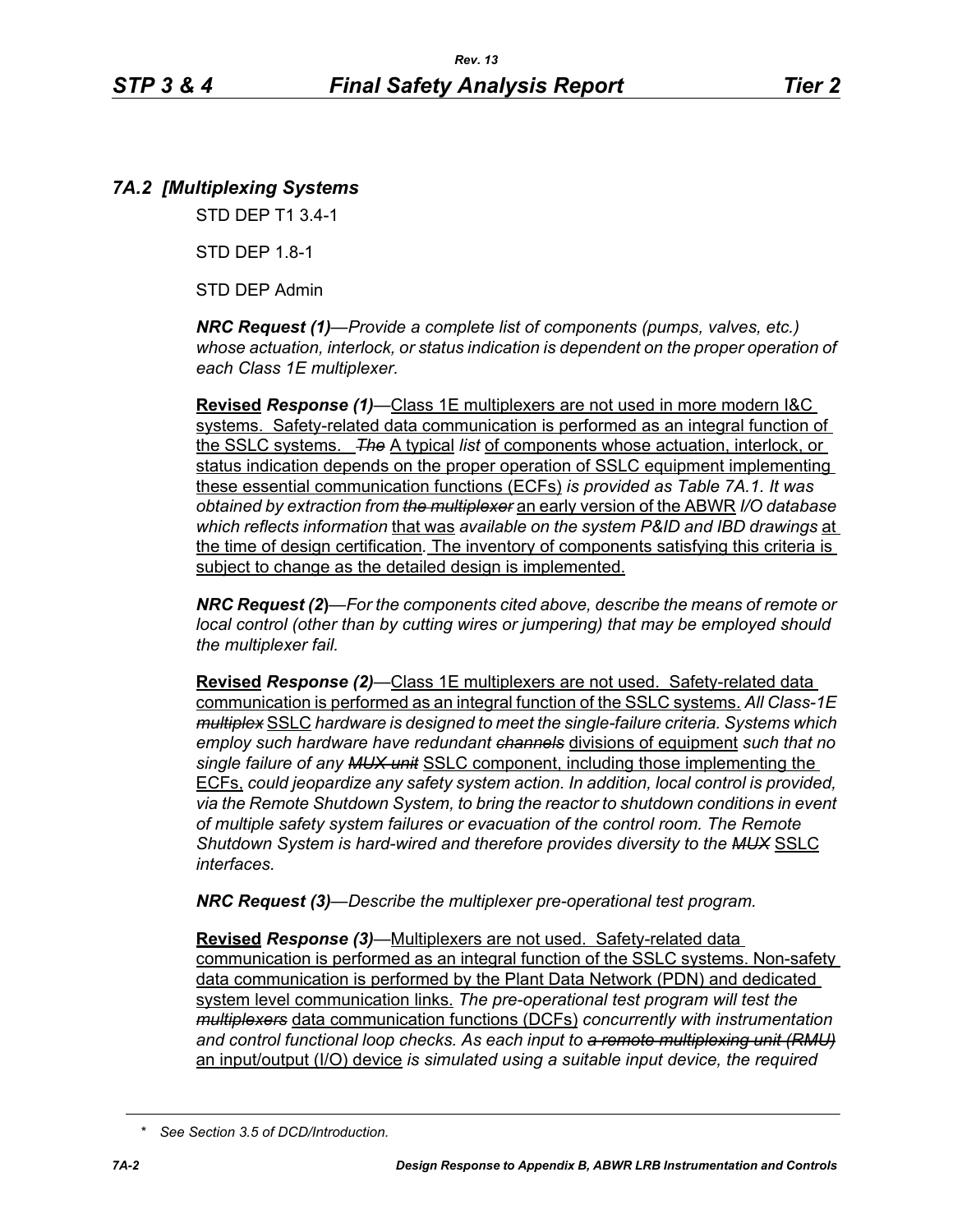*outputs shall be verified correct. In this manner, all hardware and software are confirmed concurrently.*

*Equipment verifications of the individual multiplexing units* I/O devices *are performed at the factory and typically include detailed component level tests which require special test apparatus and technical expertise. Any malfunctioning not found during factory testing will be detected during pre- operational tests of instrument loops.*

*Testing shall include* Preoperational testing includes *instrument loop checks*, and *calibration verification tests and response time verification tests as described in ANSI/IEEE-338.* Factory testing includes response time verification tests on the digital logic processing equipment. *If possible, the entire instrument loop shall be tested from sensor to output device(s). Otherwise, suitable input devices shall be used to simulate process inputs and the system outputs verified to be acceptable.*

*In addition to the testing described above, tests shall be developed to verify system redundancy and electrical independence* (ITAAC Table 3.4-1 Item 3)*.*

*NRC Request (4)—Describe the test and/or hardware features employed to demonstrate fault tolerance to electromagnetic interference.*

**Revised** *Response (4)—One major deterrence to electromagnetic interference (EMI) in the multiplexing system* ECFs *is the use of fiber optic data links as the transmission medium. Optical fiber, being a non- electrical medium, has the inherent properties of immunity to electrical noise (EMI,* radio frequency interference *(RFI), and lightning), point-to-point electrical isolation, and the absence of conventional transmission line effects. Fiber optic multiplexing* media *is also unaffected by the radiated noise from high voltage conductors, by high frequency motor control drives, and by transient switching pulses from electromagnetic contactors or other switching devices.* 

*However, the electrical-to-optical interface at the transmitting and receiving ends must still be addressed to ensure complete immunity to EMI. The control equipment containing the electrical circuitry use standard techniques for shielding, grounding, and filtering and are mounted in grounded equipment panels provided with separate instrument ground buses. Panel location, particularly in local areas, is carefully chosen to minimize noise effects from adjacent sources. The use of fiber optic cables ensures that current-carrying ground loops will not exist between the control room and local areas.* 

*The use of redundancy provides the other major deterrence to EMI effects. The safetyrelated multiplexing system uses redundant optical channels within each separated electrical division. The systems* divisions *are independent and will run asynchronously with respect to each other with no* limited *communication between divisions. However, data communication and transfer is synchronized within each division itself. This arrangement provides fault tolerance to EMI or other noise occurring in isolated locations.* 

*During normal operation, multiplexing system* data communication *performance will be monitored by online* diagnostic *tests such as parity checks, data checks (boundary and*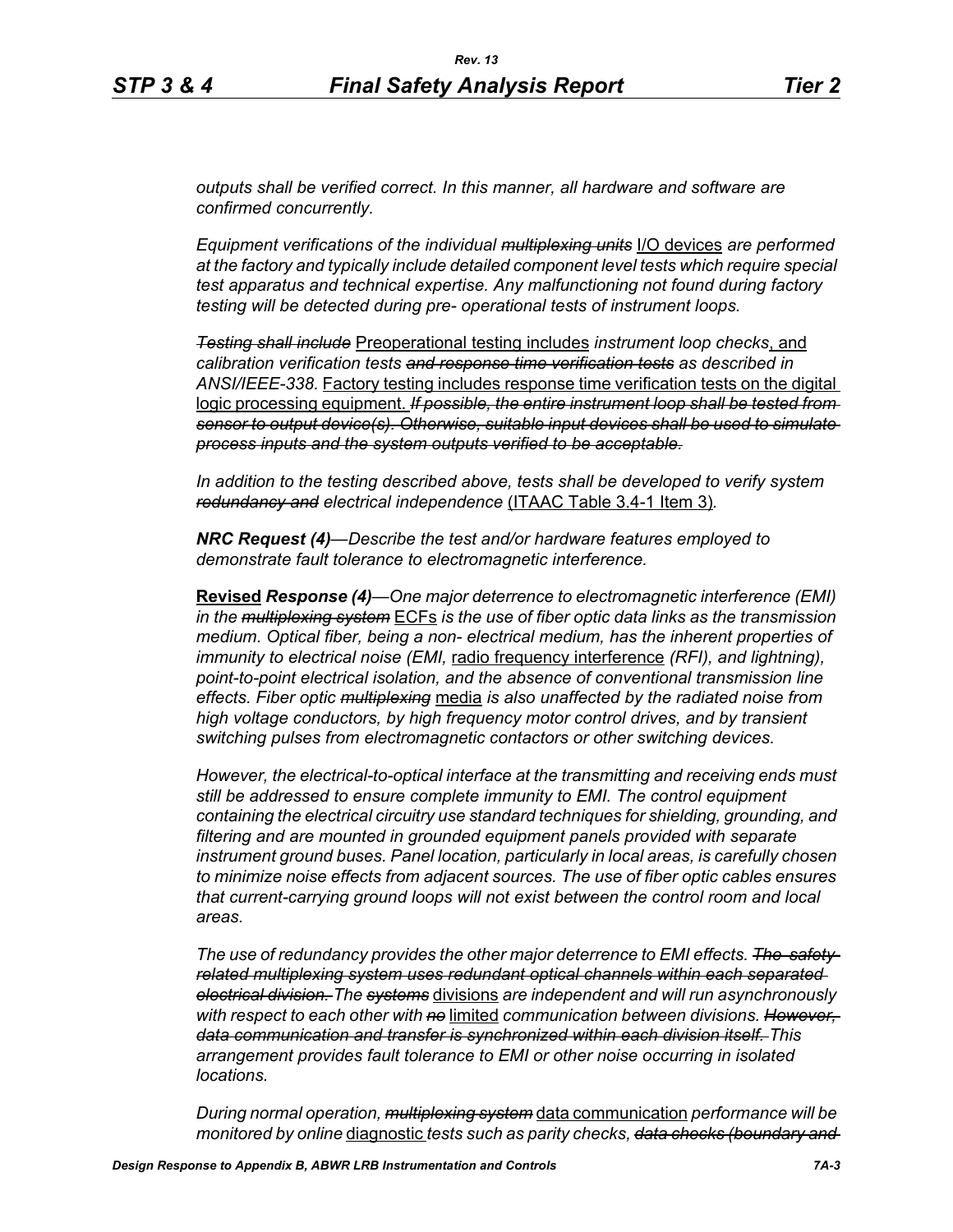*range), and transmission timing. If response time requirements permit, error correcting algorithms may be applied to mask noise effects. Periodic surveillance using offline tests such as bit error rate will be used to verify overall system integrity.*checksum verification or the reception of a keep-alive signal.

*As part of the pre-operational* equipment qualification *test program [see Request (3)], the systems* equipment qualification type test specimen *will be subjected to EMI testing. EMI and RFI test measurements will be developed using the guidelines described in ANSI/IEEE-C63.12, "American National Standard for Electromagnetic Compatibility Limits—Recommended Practice." For testing susceptibility to noise generation from portable radio transceivers, tests will be developed from ANSI/IEEE-C37.90.2, "IEEE Trial-Use Standard, Withstand Capability of Relay Systems to Radiated Electromagnetic Interference from Transceivers." Section 5.5.3 of this standard describes tests for digital equipment using clocked logic circuits.*

*With the system connected, each* The type test specimen *multiplexing unit (one at a time) will be required to demonstrate immunity to the defined conducted and radiated tests. Units shall also comply with standard surge withstand capability tests, as follows:*

- *(a) ANSI/IEEE-C62.41—"Guide for Surge Voltages in Low-Voltage AC Power Circuits."*
- *(b) ANSI/IEEE-C62.45—"Guide on Surge Testing for Equipment Connected to Low- Voltage AC Power Circuits."*

*The interconnecting fiber optic links of the multiplexing system and SSLC* systems *are not subject to EMI effects.*

*For design guidance and additional test development guidance, the following military standards shall be used:*

- *(a) MIL-STD-461C* E*—"Electromagnetic Emission and Susceptibility Requirements for the Control of Electromagnetic Interference."*
- *(b) MIL-STD-462—"Measurement of Electromagnetic Interference Characteristics."* Not Used

*Due to the comprehensive nature of these documents, their applicability to ground, airborne, and shipboard equipment, and the differences in requirements for the Army, Navy and Air Force, the use of these standards shall be limited to the susceptibility requirements and limits for class A3 equipment and subsystems (ground, fixed). Within these limits, the guidelines for Army procurements only shall be used. Tests for transmitting and receiving equipment, power generators, and special purpose military devices are not applicable.*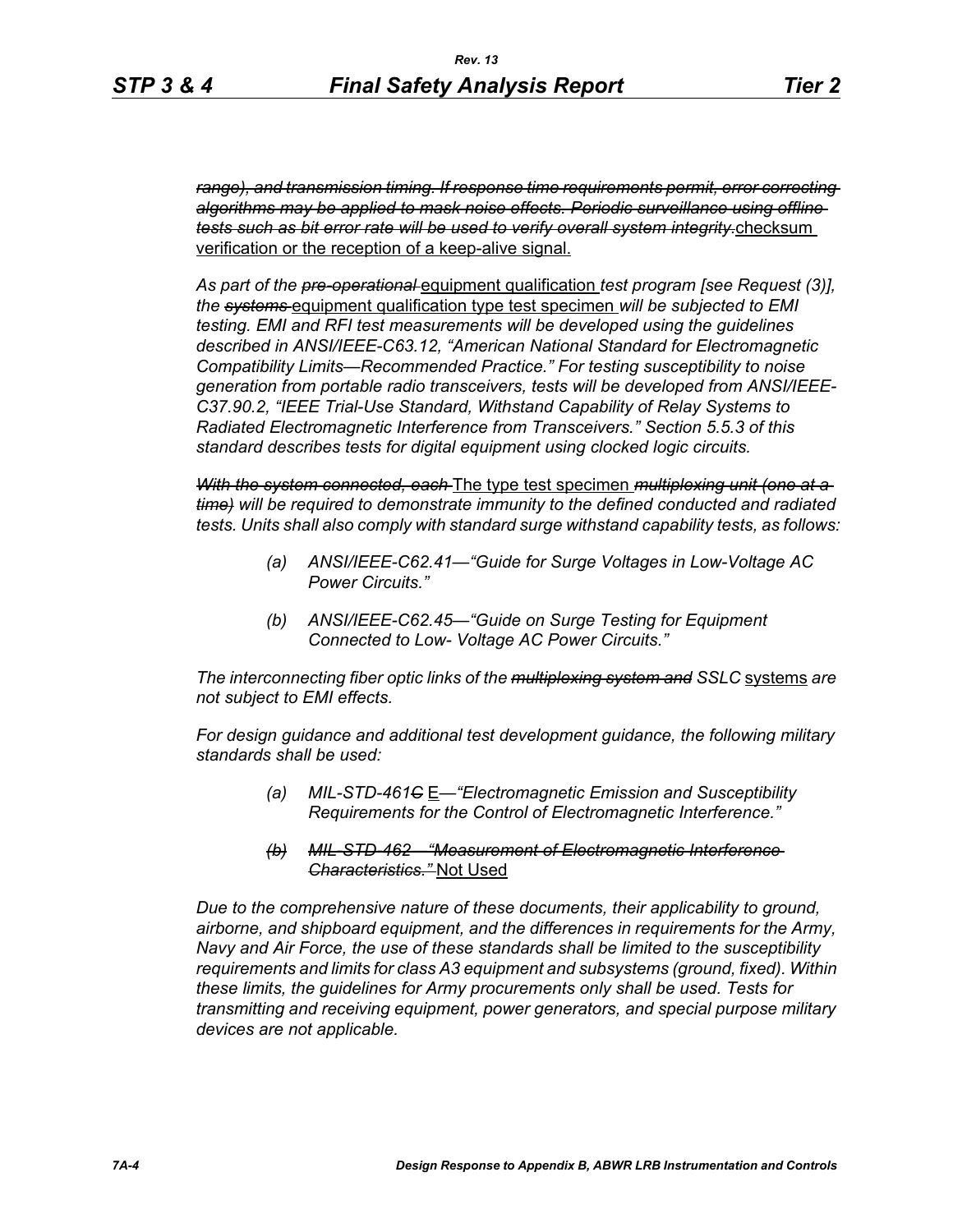*[To facilitate achieving* **electromagnetic compatibility (***EMC***)** *compliance, system and equipment grounding and shielding practices will follow the guidance of the standards listed below:*

- *(a) EEE Std. 518, "Guide for the Installation of Electrical Equipment to Minimize Electrical Noise Inputs to Controllers from External Sources."*
- *(b) EEE Std. 1050, "Guide for Instrumentation and Control Equipment Grounding in Generating Stations."] \**

*NRC Request (5)*—*Describe the interconnection, if any, of any Class 1E multiplexer to non-Class 1E devices such as the plant computer.* 

**Revised** *Response* **(5)***—*Class 1E multiplexers are not used. Safety-related data communication is performed as an integral function of the SSLC systems. *The interconnection of Class 1E multiplexers communication devices to non-Class 1E devices is done using fiber optic cable. The fiber optic cable will provide the necessary isolation.* 

*The plant process computer is* Non-Class 1E devices are *connected to a buffer module (memory storage module). Information is stored in this module by the 1E MUX units* communication interface equipment *for access by the process computer* non-Class 1E devices*, thus preventing any interruption by the Non 1E process computer* devices *on the 1E* communication functions.

*NRC Request (6)—Describe the online test and/or diagnostic features that may be employed, including any operator alarms/indicators and their locations.* 

**Revised** *Response (6)—The EMS self-test system relies on the Safety System Logic and Control (SSLC) test control unit, though it has also its own local self-test system. Local self-test in each EMS unit continues to provide diagnostic readout even if the test control unit fails.* (An EMS is not used.)

*A c*C*ontinuously operating self-test system*diagnostics *checks all data transmission*s *and provides operators with fault information and fault location through dedicated alarms and computer output. The self-test system* diagnostics *operation or its failure cannot harm the operation of the safety systems.*

*Figure 7A-1 shows the general concept of the EMS interface with the test control unit. The online test and diagnostic features including operator alarms and location are detailed as follows:*

- *Self-test* diagnostics and periodic testing *locates a fault down to the processing module level and provides positive local identification of the failed device.*
- *A periodic, automatic test feature verifies proper operation of the EMS* ECFs*.*

*<sup>\*</sup> See Section 7A.1(2) and 7A.1(1).*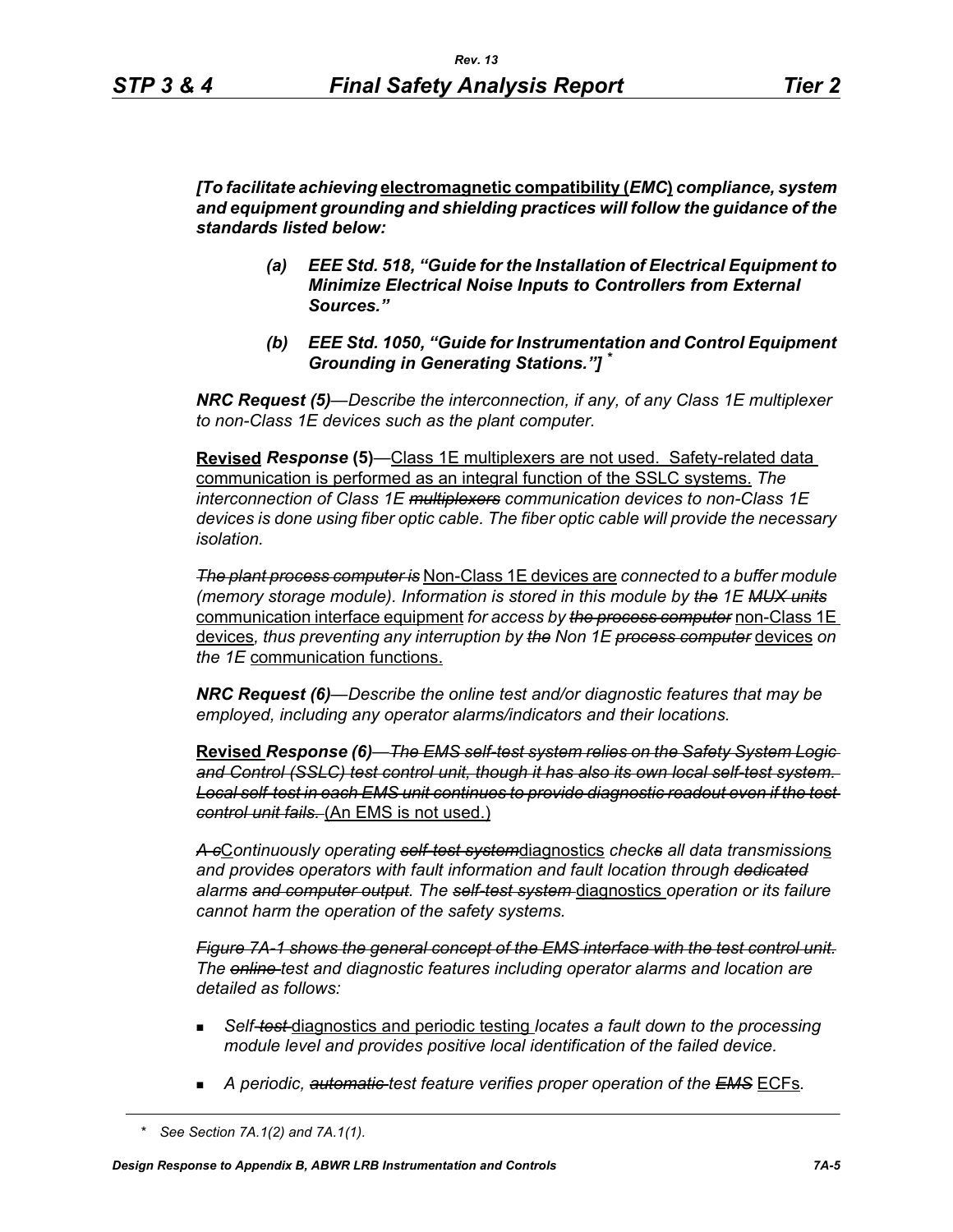- *Detection of fatal (affects signal transmission) and non-fatal (does not affect signal transmission) errors is annunciated and relayed to the computer. Operators are informed on the type of malfunction and its location.*
- *Local self-test* Self- *is* diagnostics are *continuous. System end-to-end test is initiated* as an off-line test *in one division at a time by communication between test units in each division.*
- *The logic returns to its original state after the test sequence is completed. Indications of test status (normal or in-test) and results (pass, fail) is provided.*
- **The test-diagnostic function does not degrade system reliability.** The test circuitry*is physically and electrically separated and isolated from the functional circuitry insofar as possible. Testing* The diagnostic function *will not cause actuation of the driven equipment.*
- *Automatic initiation signals from plant sensors override an automatic test sequence and perform the required safety function.*
- *Failure of the test control unit does not affect the safety system functional logic.*

*NRC Request (7)—Describe the multiplexer power sources.*

**Revised** *Response (7)—*Multiplexers are not used. Safety related data communication is performed as an integral function of the SSLC systems. *The multiplexer system* equipment implementing the ECFs *receives its power from the four-divisional battery*-backed *125 VDC* 120 VAC *buses (*uninterruptible*)* for RTIS and 125 VDC buses for ELCS*. These are discussed in Subsection* 8.1.2.2*8.3.2 and illustrated in Figure 8.3-4.*

*NRC Request (8)—Describe the dynamic response of the multiplexers to momentary interruptions of AC power.*

**Revised** *Response (8)—*Multiplexers are not used. Safety-related data communication is performed as an integral function of the SSLC systems. *Each of the four divisions of the multiplexer system SSLC systems is fed by the corresponding division of the 125 VDC battery. Therefore, the ECFs will not be affected by momentary interruption to the AC power. Extended losses of power in any division would not affect operations of safety functions because of multiplicity of divisional power (Figure 8.3-3).*

*If EMS* there is a loss of *power is interrupted and subsequently restored, then the EMS unit reinitializes automatically and the system reconfigures to accept the signal transmission* to the ELCS system, it will assume a predefined safe state*.* If there is a loss of power to the RTIS, it is designed to fail in a trip initiating state.

*NRC Request (9)—Describe the applicability of the plant Technical Specifications to multiplexer operability.*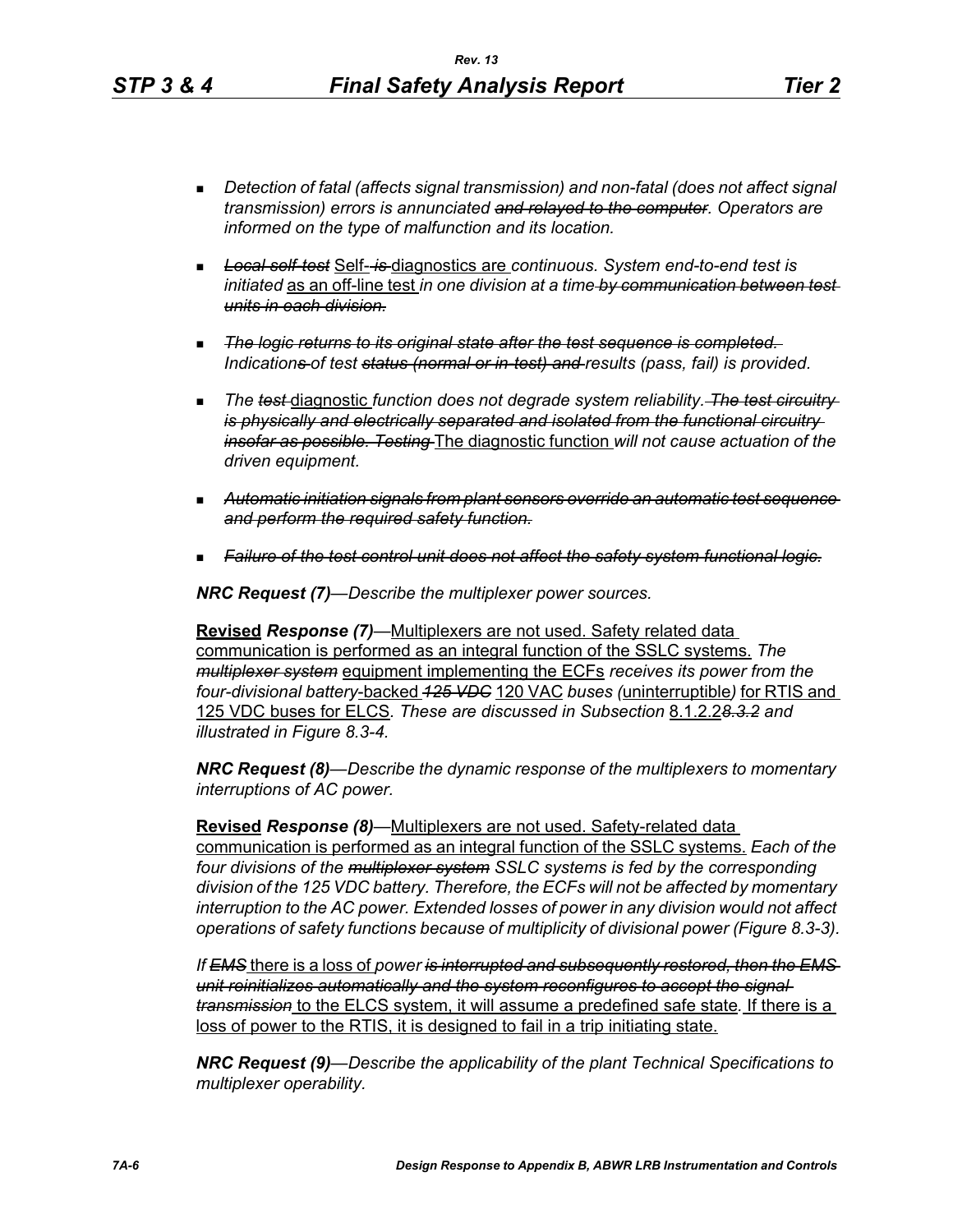**Revised** *Response (9)—*Multiplexers are not used. Safety-related data communication is performed as an integral function of the SSLC systems. *The applicability of the plant Technical Specifications to the four-division multiplexer* SSLC systems *operability will be a section in the specifications that will include limiting condition for operation, and surveillance requirements.*

*The limiting condition is expected to be similar to that for a loss of a divisional electrical power supply.*

*NRC Request (10)—Describe the hardware architecture of all multiplexer units.* 

**Revised** *Response (10)—*Multiplexers are not used. Safety-related data communication is performed as an integral function of the SSLC systems. *The multiplexer units are of two types:*

- *(1) Remote Multiplexing Units (RMU)*
- *(2) Control Room Multiplexing Units (CMU)*

*System Configuration*

For the RTIS, input and output signals are directly connected to the RTIS equipment for each protective division.

*In each* ELCS *protection division, RMUs* remote DLCs (RDLCs) *are located in local plant areas to acquire sensor data and transmit it to the control room for processing. The RMUs RDLCs also receive processed signals from the control room for command of safety system actuators. CMUs are located in the control room to transmit and receive data for the logic processing units of the safety protection system (RPS and ESF). Response time constraints may dictate RPS outputs be hardwired (not multiplexed) to the load drivers.*

*All* RDLC *interconnections are fiber optic data links. Within each division, the system uses redundant links (either in a hot standby configuration or a bi-directional, reconfigurable arrangement) for greater reliability.*

*The safety-related multiplexing systems* equipment implementing the ECFs *in each division are separated and independent.*

#### ELCS *Hardware Configuration*

- *(1) RMU* RDLC
	- *(a) Microprocessor-based, bus-oriented architecture with control program in ROM (i.e., firmware)*programmable controller with control program stored in non-volatile memory*.*
	- *(b) Modular design: Plug-in modules or circuit boards with distinct functions on separate modules (CPU, memory, I/O). Redundant low voltage power supplies are used for greater reliability.*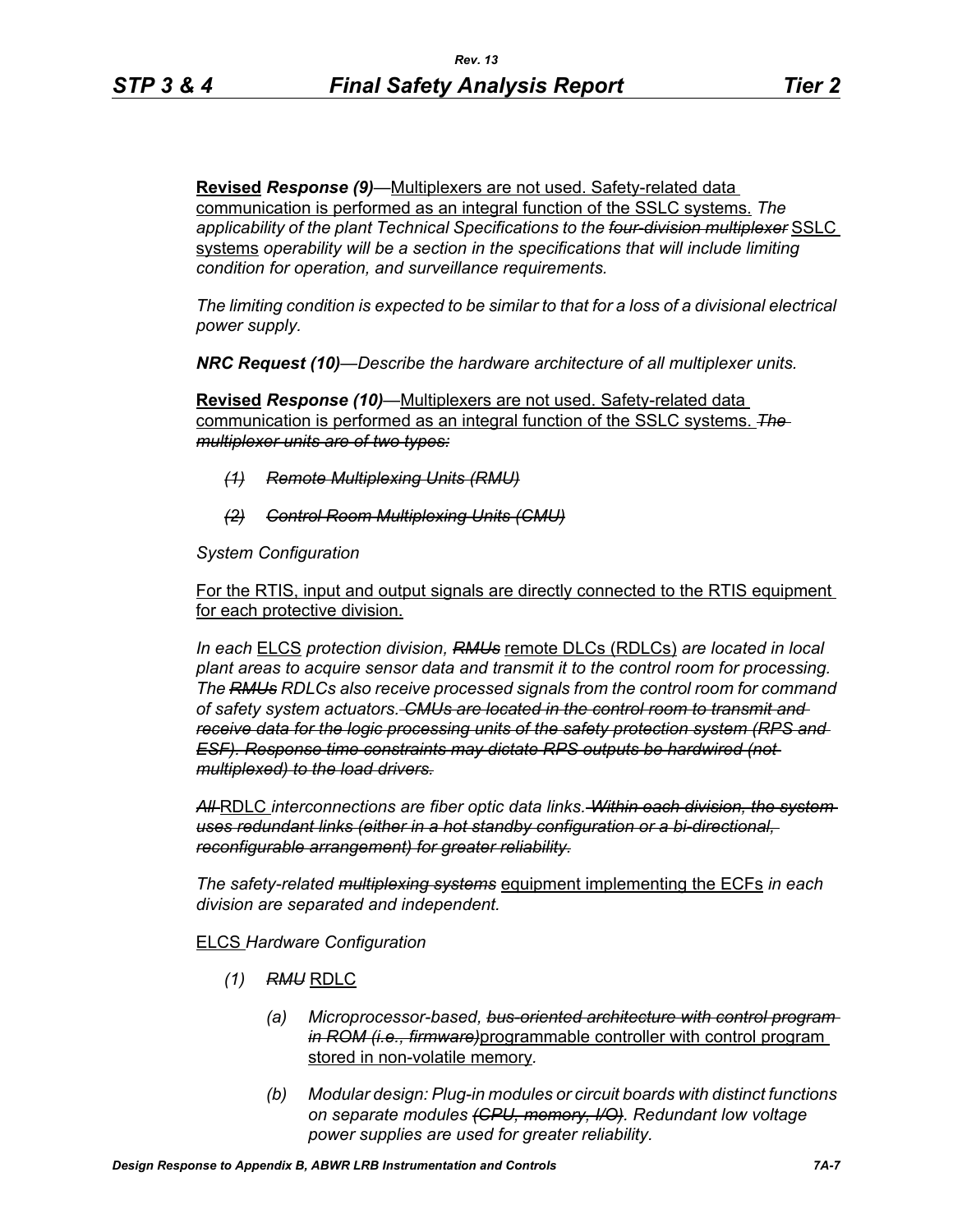- *(c) Input modules acquire safety-related analog and digital data from process transmitters and equipment status contact closures, respectively. Analog input modules perform signal conditioning and A/D conversion. Digital input modules perform signal conditioning (filtering, voltage level conversion).*
- *(d) Output modules transmit processed control signals to equipment actuator circuits (output signals may be contact closures or voltage levels to drive relays or solid-state load drivers).*
- *(e) Communications interface modules format and transmit input signals as serial multiplexed words via fiber optic data links from local areas to the control room multiplexing units. These modules also receive processed signals from the control room and demultiplex and prepare output signals for interfacing to actuators.* Section 7.9S explains the methods used to communicate data between all DLCs.
- *(f) CPU and memory* Controller *modules coordinate I/O and communication functions and perform peripheral tasks such as self-test and calibration.*
- *(g) Front panel interface (isolated from safety-critical signal path) permits* A maintenance and test panel (MTP) is provided for each ELCS protective division. The MTP provides the interfaces for *technician access to calibration and diagnostic functions.*
- *(2) CMU*
	- *(a) Same as RMU.*
	- *(b) Same as RMU.*
	- *(c) Input modules: None.*
	- *(d) Output modules: None.*
	- *(e) Communications interface modules acquire serial data from control room logic processing units. The data is formatted and inserted via a fiber optic interface into the multiplexed data stream out to the RMUs. The modules also receive multiplexed serial data from the RMUs, demultiplex the data, and transmit it to the control room logic processing units via an optical serial link.*
	- *(f) Same as RMU.*
	- *(g) Same as RMU.*

*[The development of the essential multiplexing* **SSLC systems shall assure that the ECFs are implemented** *as a* **using a** *deterministic, dual redundant, fiber optic*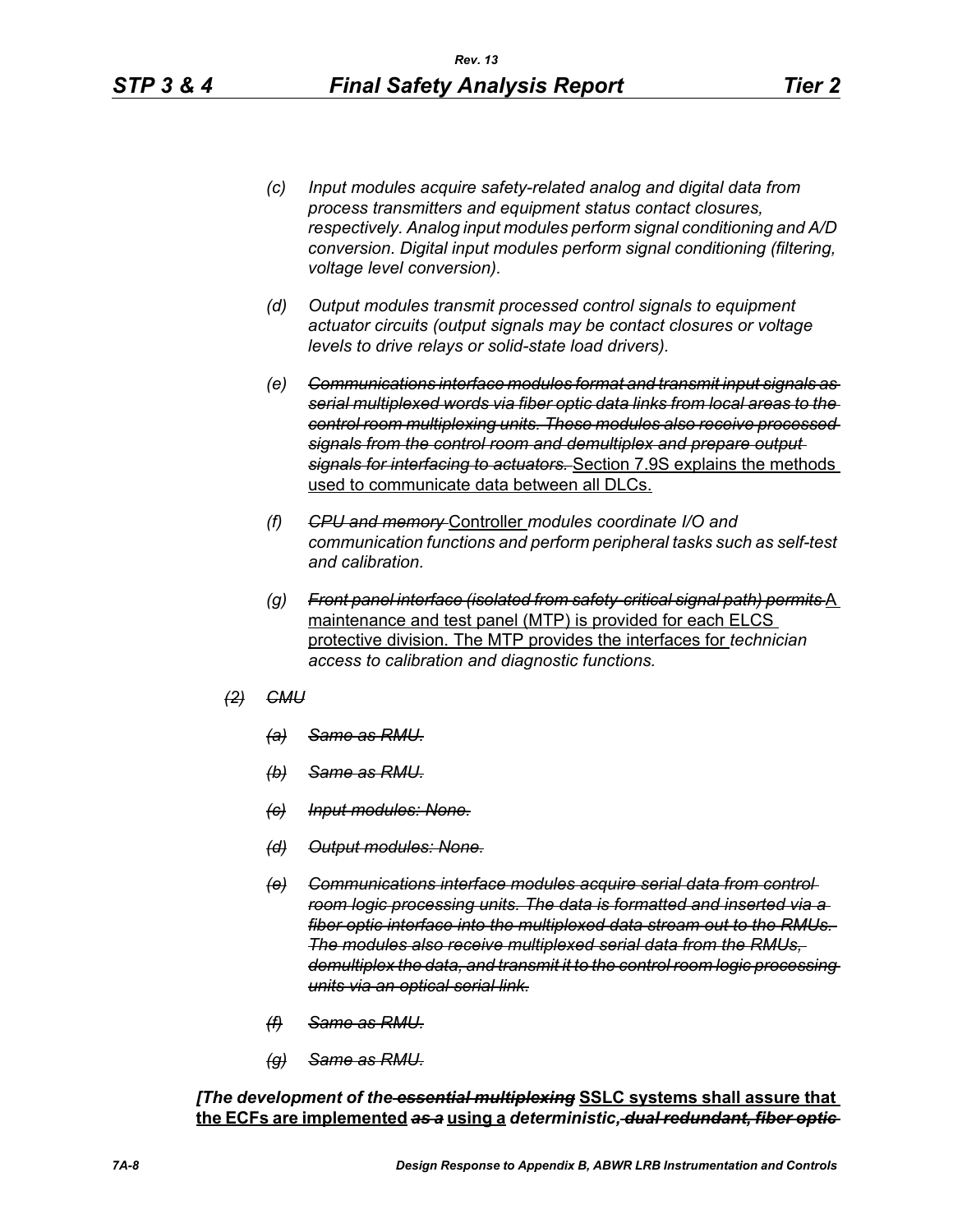*ring structure* **design.** *shall follow the Fiber Distributed Data Interface (FDDI) protocol as described in the following American National Standards Institute (ANSI) reference documents:*

- *(a) ANSI X3.166, "Fiber Distribution Data Interface (FDDI) Physical Layer Medium Dependent (PMD)."*
- *(b) ANSI X3.148,"Fiber Distributed Data Interface (FDDI) Token Ring Physical Layer Protocol (PHY)."*
- *(c) ANSI X3.139, "Fiber Distributed Data Interface (FDDI) Token Ring Media Access Control (MAC)."*
- *(d) ANSI X3T9.5/84-49, "FDDI Station Management (SMT)," Preliminary Draft.*

*For portions of the safety systems where the data throughput requirement is less than 5M bit/s, IEEE- 802.5, Token Ring Access Method and Physical Layer Specifications, may be implemented as an alternative, using either coaxial, twisted-pair or fiber optic cable as the transmission medium. Both networks conform to ISO 7498, Open Systems Interconnection-Basic Reference Model, as the Data Link Layer and Physical Layer. For the Data Link Layer, IEEE-802.2, Standard for Local Area Networks: Logical Link Control, shall be used with either network to define the protocols necessary to move data to the higher levels of the ISO model.*

*Communications protocols used for data transmission in other parts of the safety system and for transferring data to the non-safety systems shall also conform to ISO 7498.* Section 7.9S provides information on the design of the data communication functions.

*NRC Request (11)—Describe the "firmware" architecture.*

*Revised Response (11)—The "firmware" (software contained in ROM*non-volatile memory*) architecture depends upon knowledge of a specific hardware/software combination for the multiplexer units* I/O devices*. Since Tier 2 is to be independent of specific vendor's hardware and is, instead, based upon system level requirements, the exact configuration of software for the multiplexer units* I/O devices *is not specified. However, software development will follow a process consistent with the safety-related nature of the multiplexing system* ELCS, including their ECFs*.* RTIS is not within the scope of this response because input and output signals are directly connected to the RTIS equipment for each protective division.

*The software must also support the following characteristics of the multiplexing system* ELCS*:*

*(1) The multiplexing system is a* ELCS ECFs are implemented as *real-time control application*s *configured as a* point to point, unidirectional*, fiber optic local area network* data links*.*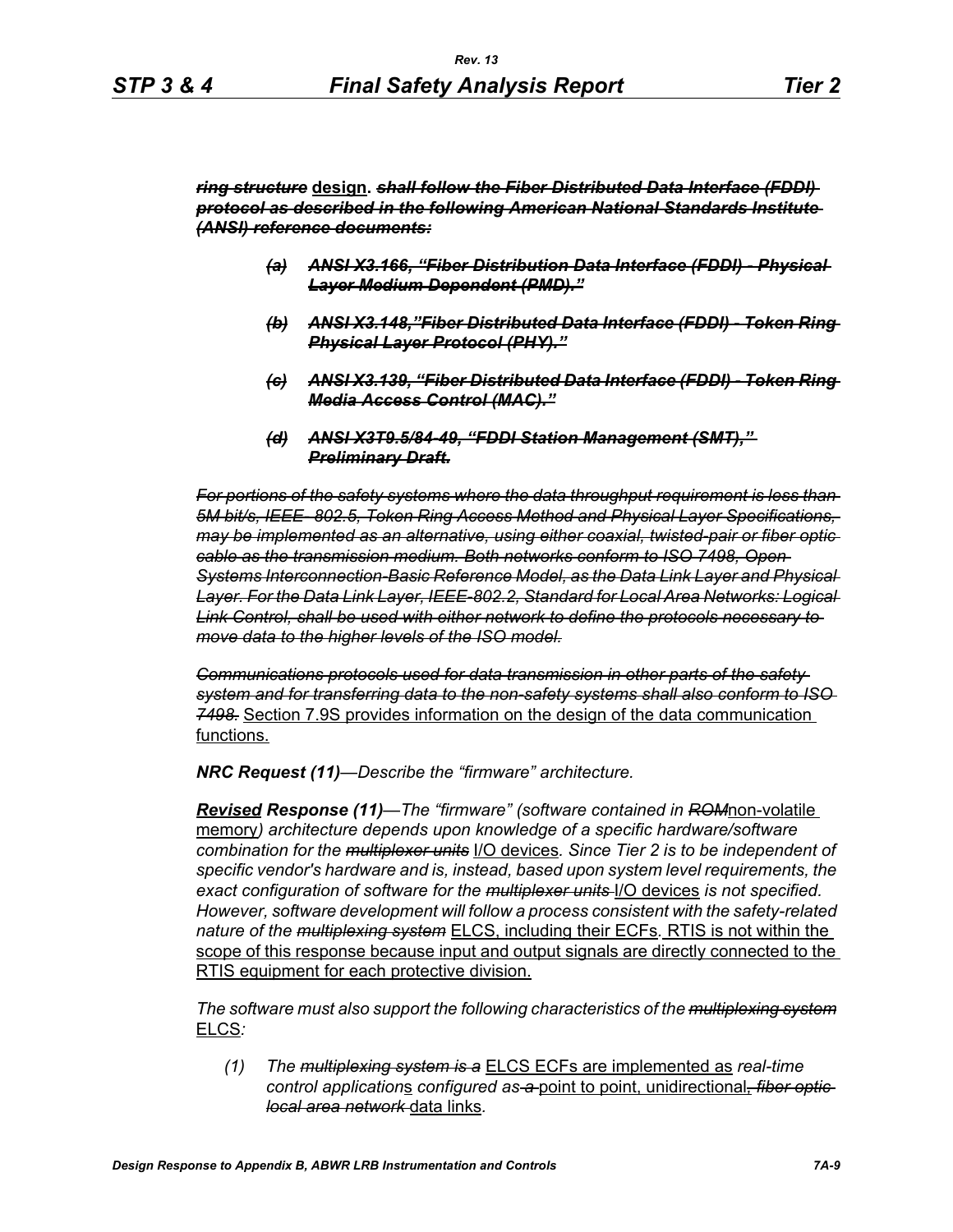- *(2) Because time response for some functions is critical to safety, system timing must be deterministic and not event-driven. A typical industry standard communications protocol that is likely to be used is FDDI (Fiber Distributed Data Interface), a token- passing, counterrotating ring structure with data rates to 100M bit/s. Hardware communications interfaces to this protocol are available, thus reducing the need for special software development.*
- *(3) The safety-critical system functions are analog and digital data acquisition, signal formatting, signal transmission, demultiplexing, and control signal outputs to actuators. Peripheral functions are self-test*diagnostic *features, periodic testing and system calibration (e.g., adjustment of A/D converters).*
- *(4) During system initialization or shutdown and after loss of power, control outputs to actuators must fail to a safe state (fail safe or fail-as-is, as appropriate for the affected safety system). System restart shall not cause inadvertent trip or initiation of safety- related equipment (i.e., system output shall depend only on sensed plant inputs).*
- *(5) The system must be fault-tolerant to support the single-failure criterion. Multidivision duplication of the system will provide this feature; however, within each division, the system will also be redundant for high availability. Thus, the software must perform failure detection and automatic switchover or reconfiguration in case of failure of one multiplexer channel .*

*High quality software is the most critical aspect of microprocessor-based designs for safety systems. The software must be of easily proven reliability so as not to degrade the reliability and availability of the overall system. When installed as "firmware", the software should become, in effect, another high quality hardware component of the control equipment, especially, since the program in ROM is protected from being changed by external sources.*

*Software development will, in general, follow Regulatory Guide 1.152, which endorses ANSI/IEEE ANS-7-4.3.2. These documents emphasize an orderly, structured, development approach and the use of independent verification and validation to provide traceable confirmation of the design. Validation must verify a predictable and safe response to abnormal as well as normal test cases. A software-based design must also support the testability, calibration and bypass requirements of IEEE-279*603*.*

*To meet the above requirements, the software will be developed as a structured set of simple modules. Each module will perform a prescribed task that can be independently verified and tested. Modules shall have one entry and one exit point. The software requirements specification and design specification will define structures of external files used and interfaces with other programs. In place of a formal operating system, an "executive" control program or real-time kernel will monitor, schedule, and coordinate the linking and execution of the modules. The integration of the modules*  into the control program will be another activity to be independently verified and *validated.*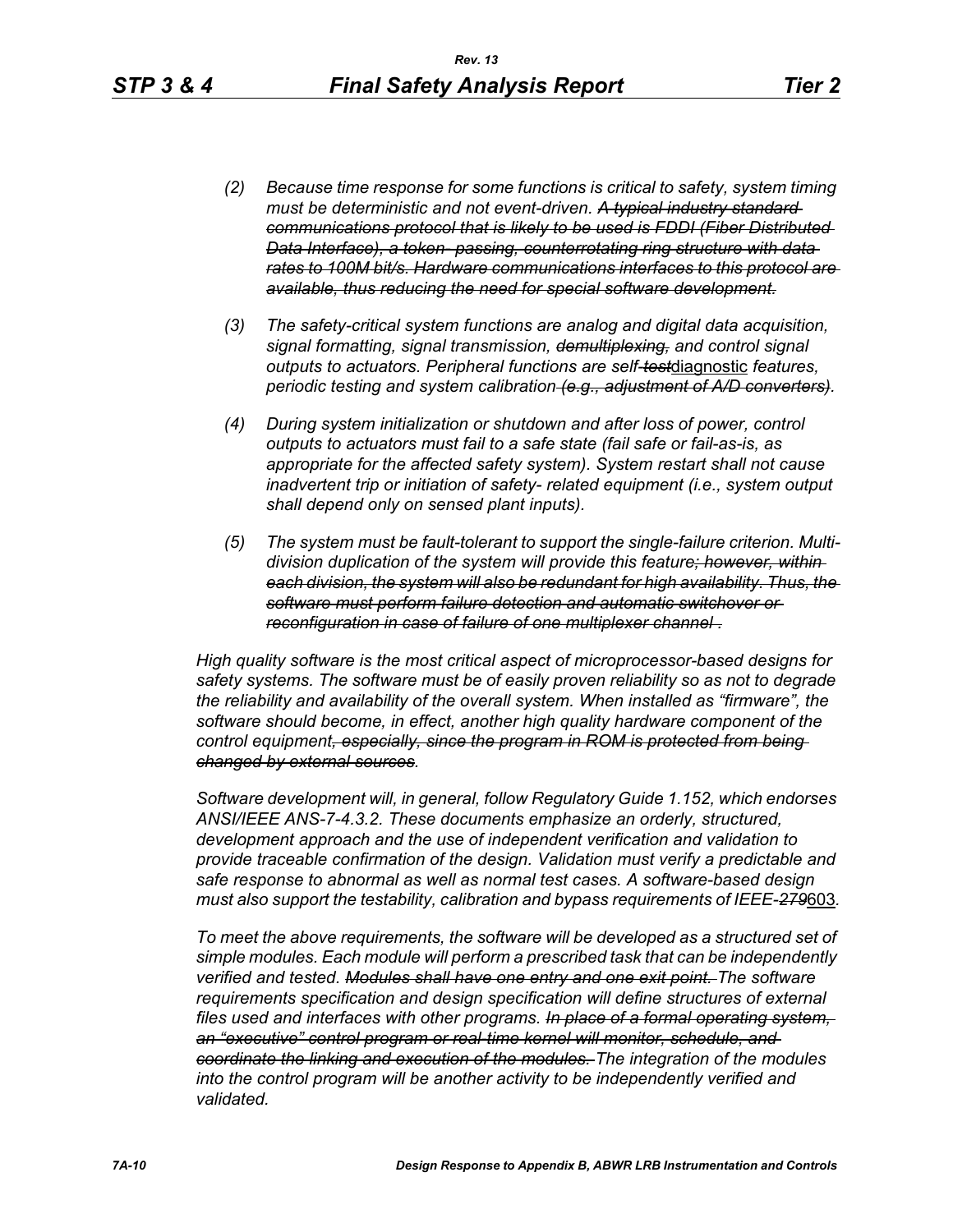*The overall program structure will be a hierarchy of tasks. Separate modules will be created for safety- critical tasks, calibration functions, and self-test functions, with selftest running in the background at the lowest priority. Highest priority functions will always run to completion. The use of interrupts will be minimized to prevent interference with scheduled tasks.* 

*On detection of* communication *faults, retry or rollback to the last known correct state will be permitted within system time constraints. If the fault is permanent and potentially unsafe, the system* module *shall recover (or fail) to a safe* predefined *state and the operator shall be alerted. The redundant multiplexing channels shall be repairable online if one channel fails.All processor memory not used for or by the operational program shall be initialized to a pattern that will cause the system to revert to a safe state if executed.* System level diagnostics verify memory is not changed after initial loading.

*The software shall permit online calibration and testing with the outputs to the safety systems bypassed* consistent with the requirements of the Technical Specifications*.* 

*The software design shall prevent unauthorized access or modification.* 

*Software development to achieve program operation as described above and to document and verify this operation shall conform to the following standards:*

- *(1) [IEEE-828, "IEEE Standard for Software Configuration Management Plans"*
- *(2) IEEE-829, "IEEE Standard for Software Test Documentation"*
- *(3) IEEE-830, "IEEE Standard for Software Requirements Specifications"*
- *(4) IEEE-1012, "IEEE Standard for Software Verification and Validation Plans"*
- *(5) IEEE-1042, IEEE Guide to Software Configuration Management]* **\***

*NRC Request (12)—Provide an explicit discussion of how the systems conform to the provisions of IEEE-279, Section 4.17.* 

*Response (12)—*Also reference IEEE-603 Sections 5.1, 6.2, and 7.2. *The multiplexing system* ECFs *for safety systems only acquire* support the acquisition of *data from plant sensors (pressure, level, flow, etc.) and equipment status contact closures (open, close, start, stop, etc.) that provide automatic trip or initiation functions for RPS and ESF equipment.* 

*Manual initiation inputs for protective action*s such as reactor scram, *are implemented by direct, hardwired or optical connections to the safety system logic*. Manual initiation inputs for other protective actions *(e.g., ECCS, containment isolation*, except for MSIV

*<sup>\*</sup> See Sections 7A.1(2) and 7A.1(1).*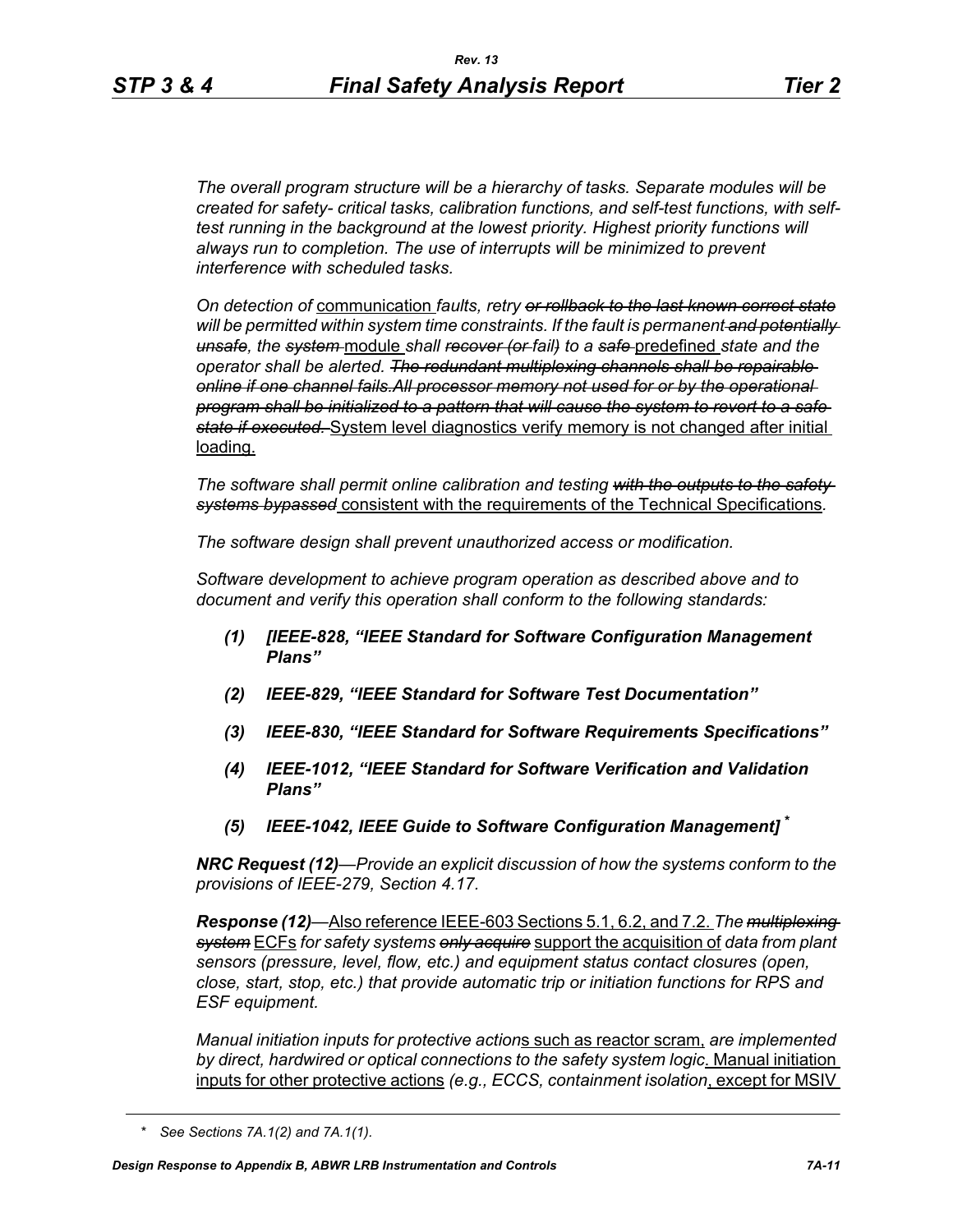isolation) depend on the ECFs for communication to the safety system logic*. Initiation outputs for ECCS and isolation functions (except MSIV) are multiplexed* communicated *to the actuators* using the ECFs*. Manual scram (reactor trip) is provided by breaking the power source to the scram pilot valve solenoids external to the multiplexing system* equipment implementing the ECFs *and safety system logic. Manual reactor trip and manual MSIV closure in each division are available even with multiplexing system failure* of the ECFs*, since these outputs are not multiplexed* communicated *to the actuators* via the ECFs*.* 

*However, because the multiplexing system design is fault tolerant (replicated in four divisions and redundant within each division) [see the responses to Requests (4), (10), and (11)], a single failure will not degrade data communications in any division.* 

*Therefore, the requirements of IEEE-279, Section 4.17* (IEEE-603 Section 5.1)*, are satisfied, since a single failure will not prevent initiation of protective action by manual or automatic means.* 

*The last sentence of Section 4.17 states that "manual initiation should depend upon*  the operation of a minimum of equipment". The first paragraph has shown that manual initiation of *reactor trip and MSIV initiation* isolation *do not depend at all on the multiplexing system* ECFs. mManual initiation of *ECCS initiation and isolation initiation other than MSIV do not depend on multiplexing* ECFs *for sending inputs to the logic*, but can tolerate the single failure of one division of ECFs*. and* They *depend on the operation of only one channel of multiplexing* ECFs *in each division to send outputs to actuators.* 

*NRC Request (13)—Provide an explicit discussion of how the systems conform to IEEE 279, Paragraph 4.7.2, as supplemented by Regulatory Guide 1.75 and IEEE 384.*

*Response (13)—The safety-related multiplexing system* ECFs*, which is* are *part of the protection system, has* have *no direct interaction with the control systems. Sensor and equipment status data are multiplexed* communicated *only to protection system logic. However, two signals are sent from the protection system logic to the Recirculation Flow Control System: Reactor Water Level 2 Trip and Recirculation Pump Trip* nonsafety systems*. The signals are transmitted via fiber optic data links, which are not part of the multiplexing system. An isolating buffer (gateway) transfers these signals to the non-safety-related network of the control systems.* or through qualified isolation devices.

*Fiber optic transmission lines are not subject to credible electrical faults such as shortcircuit loading, hot shorts, grounds or application of high AC or DC voltages. Adjacent cables are not subject to induced fault currents or to being shorted together. The effects of cable damage are restricted to signal loss or data corruption at the receiving equipment. Cables and control equipment of different systems or assigned to different divisions are kept separated only to prevent simultaneous physical damage.* 

*Thus, the multiplexing system* SSLC systems ECFs design *conforms to IEEE-279, paragraph 4.7.2* (IEEE-603 paragraph 5.6.3.1(2))*, in that no credible failure at the*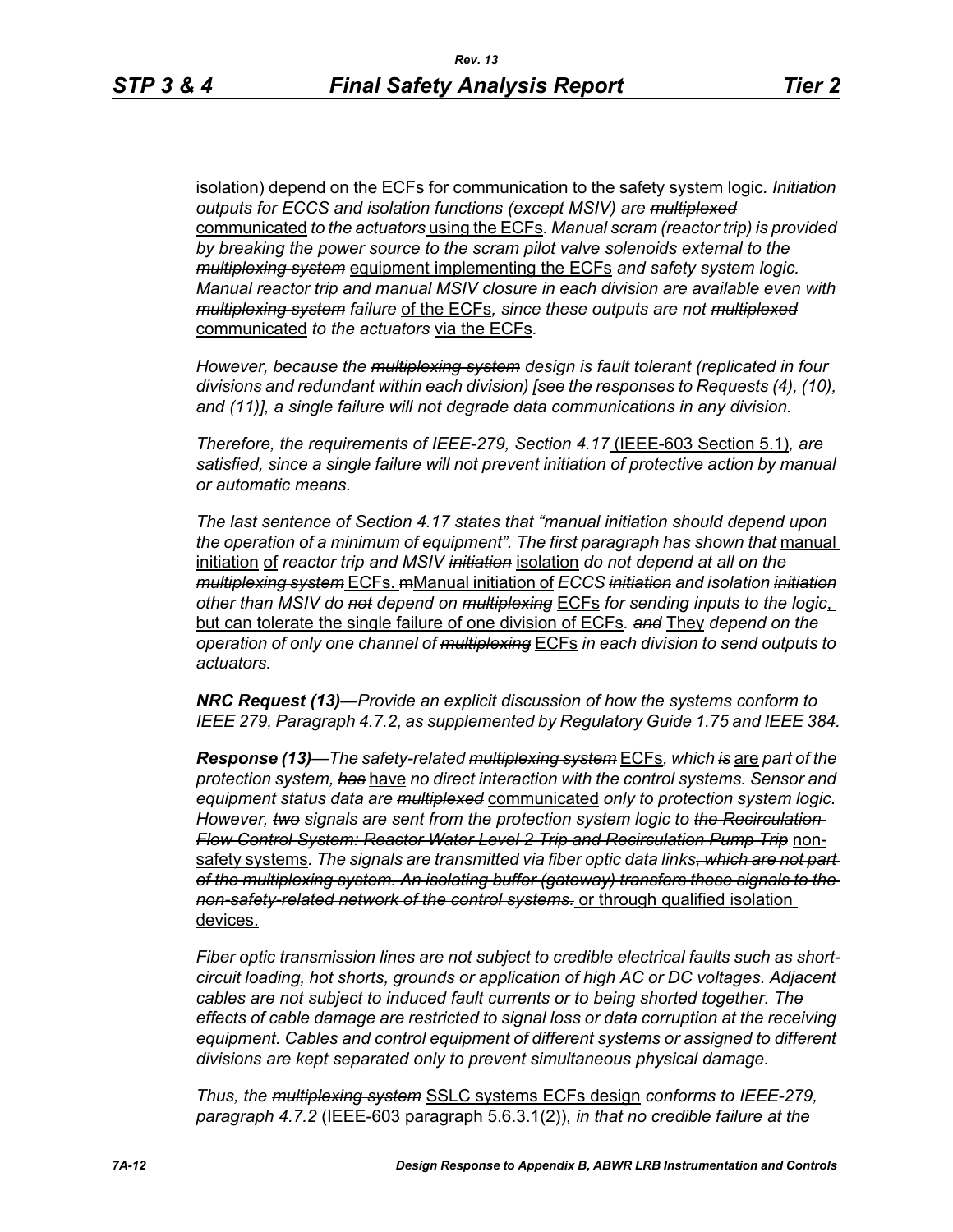*output of an isolation device can "prevent the protection system channel from meeting minimum performance requirements specified in the design bases."*

*To meet the requirements of IEEE-384 and Regulatory Guide 1.75, the protective covering of the fiber optic cables are flame retardant. The cables are passed through physical, safety class barriers, where necessary, for separation of Class 1E circuits and equipment from other Class 1E equipment or from non-Class 1E equipment. The fiber optic multiplexing network is* data communication paths are *independent in each protection division and does not transmit or receive data between divisions.* Limited data communication does occur between divisions, for example, to provide signals needed for 2-out-of-4 voting logic. However, dedicated fiber optic cables are used for this purpose, thereby providing electrical isolation and preserving divisional independence. *However, the multiplexing equipment* implementing the ECFs *is*  otherwise *kept physically separate to minimize the effects of design basis events.* 

*NRC Request (14)—Provide confirmation that system level failures of any multiplexer system detected by automated diagnostic techniques are indicated to the operators consistent with Regulatory Guide 1.47. (i.e., bypass and inoperable status indication).*

**Revised** *Response (14)—*Multiplexers are not used, and there is no multiplexer system. Safety-related data communication is performed as an integral function of the SSLC systems. *Each safety-related multiplexing system* SSLC system *contains online self-diagnostics implemented in software and hardware that will continuously monitor system performance*, including its associated ECFs*. Within each control station*As an example, for each ELCS controller*, the following typical parameters are monitored: (1) status of the CPU, (2) parity checks*Cyclic Redundancy Checks (CRC)*, (3) data plausibility checks*communication keep-alive signal*, (4) watchdog timer status, (5) voltage levels in control unit circuitry*power supply status*, (6) memory (RAM and ROM) checks, and (7) data range and bounds checks. Hardware is provided prior to transmission and following reception to detect transmission errors at the Remote Multiplexing Units and the Control Room Multiplexing Units. Self-test*diagnostics *will indicate faults to the module board replacement level.* 

*Each multiplexing system has* The RDLC ECFs are implemented with *dual*  communication *channels for fault tolerance and is provided with automatic reconfiguration and restart capability. A detected fault is automatically annunciated to the operator at both the system and individual control station level. If one transmission loop is completely out of service, that will also be annunciated. Total shutdown of a*n *multiplexing system* RDLC ECF *is indicated by a separate alarm; however, individual control stations are repairable online without taking the entire system down.* 

*The above actions indicate conformance to Regulation Guide 1.47, Section C.1 (Automatic system level indication of bypass or deliberately induced inoperability).* 

*After repair, the system automatically re-initializes to normal status when power is restored to any unit and automatically resets any alarms. Power loss to any control station is separately monitored and annunciated to aid in troubleshooting and to alert the operator when power is deliberately removed from a unit when being serviced.*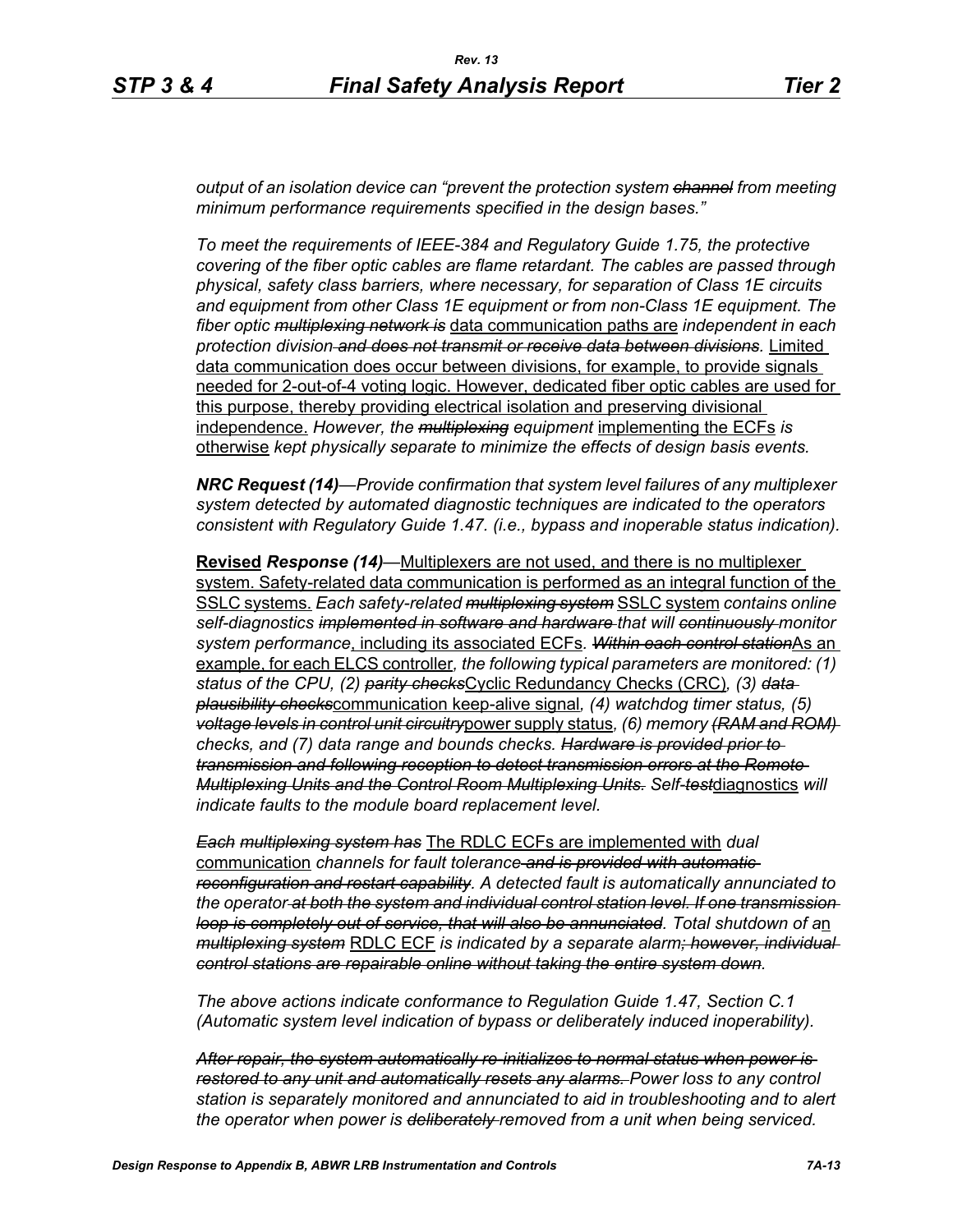*Power loss will cause the fault or out-of-service alarms described previously to activate. This indicates conformance to Regulation Guide 1.47, Section C.2 [Automatic activation of indicating system of C.1 when auxiliary or supporting system (in this case, power source) is bypassed or deliberately rendered inoperable].* 

*Bypassed or inoperable status of any one multiplexing system* division of ECFs *can not render inoperable any redundant portion of the protection system. Each multiplexing system* division of ECFs *is independent in each division* of ECFs in the other divisions*. Inoperable status in one division will cause the appropriate safe-state trips in that division, but the other divisions will continue to operate normally. Faults in another division simultaneously will indicate according to the previous discussion. The resulting safe-state trips will result in the required protective action. Thus, the requirements of Regulation Guide 1.47, Section C.3, are satisfied.* 

*During periodic surveillance, the system-level out-of-service indicators can be tested manually. This satisfies the requirement of Regulation Guide 1.47, Section C.4.* 

*NRC Request (15)—Provide an explicit discussion of the susceptibility of the multiplexer systems to electromagnetic interference.*

**Revised** *Response (15)—*Multiplexers are not used, and there is no multiplexer system. Safety-related data communication is performed as an integral function of the SSLC systems. *Each*The *control station of the multiplexer system either in the control room or in local areas is electrically powered and contains solid-state logic and, therefore, is potentially susceptible to the effects of EMI. However, the effects on the overall network are reduced because of the dual, fiber optic, data transmission network that is used between stations*ELCS equipment is contained in EMI resistant enclosures. Proper grounding and shielding practices are used. The lack of susceptibility of ELCS equipment is verified during qualification testing. Fiber optics are used to communicate with equipment external to the cabinet*. Fiber optics are not subject to induced electrical currents, eliminate ground loops, and also do not radiate electrical noise. Thus, the isolated and distributed nature of the system, which is also replicated in four divisions, tends to reduce EMI effects.* 

*Response (4) indicates several common techniques (shielding, grounding, etc.) used to minimize EMI in the electrical control circuitry. Proper physical placement, especially for the Remote Multiplexing Units* I/O devices*, is essential to eliminate interference from high current or high voltage switching devices.* 

*Data checking software* Self-diagnostics *at the RMUs* controllers *and in the control room at the Control Room Multiplexing Units monitors data transmission to ensure that faults do not propagate into the safety protection logic. Bad data transmission will cause a system alarm and, possibly, a system shutdown if the fault does not clear within defined time constraints.*

*Response (4) also discusses various tests that the system will undergo to demonstrate immunity to EMI.*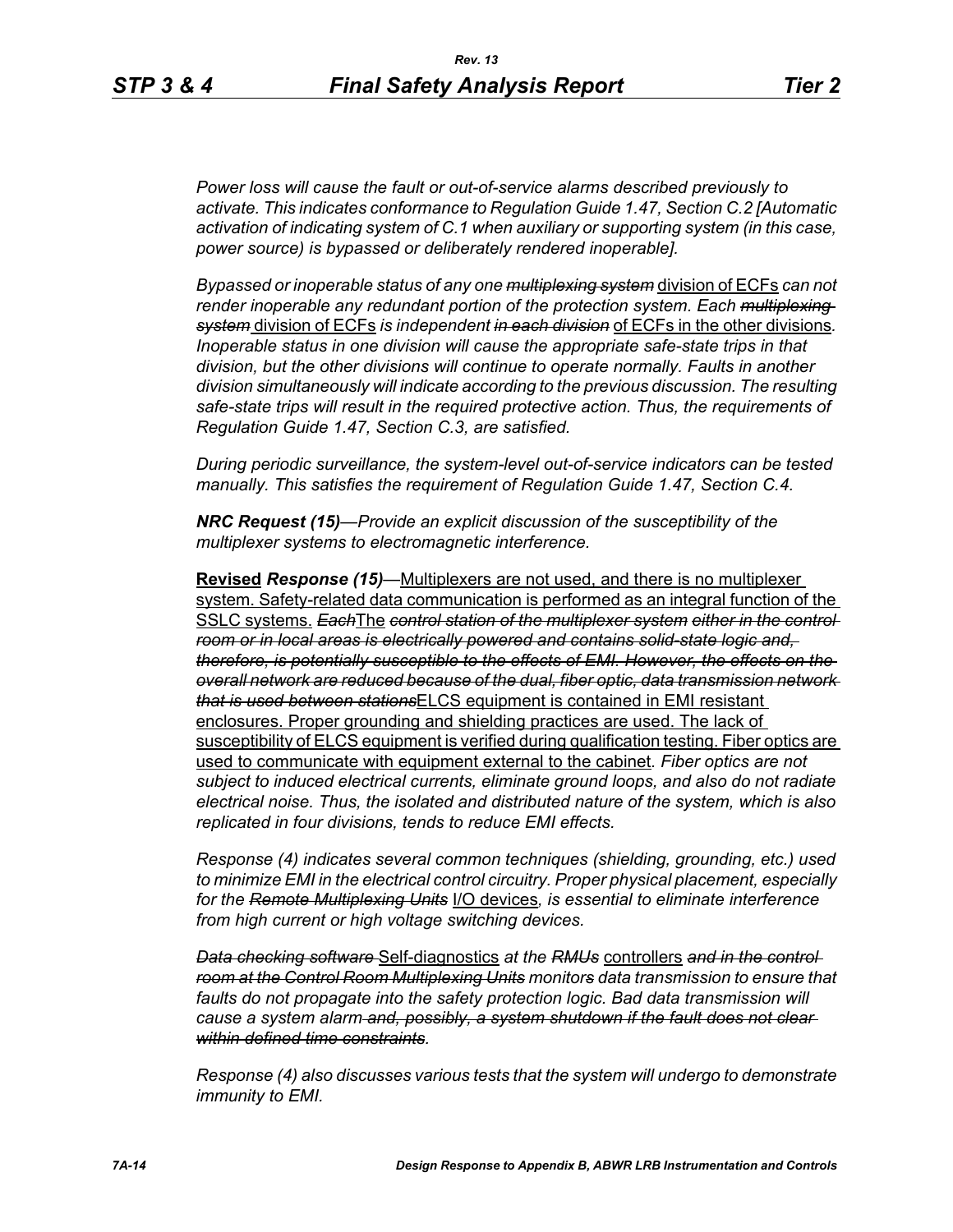## **7A.3 Electrical Isolators**

STD DEP T1 3.4-1

STP DEP 1.8-1

*NRC Request (1)—For each type of device used to accomplish electrical isolation, provide a description of the testing to be performed to demonstrate that the device is acceptable for its application(s). Describe the test configuration and how the maximum credible faults applied to the devices will be included in the test instructions.*

**Revised** *Response (1)—This response is limited to fiber optic data links, which are the only type of isolation device used for electrical isolation of logic level and analog signals between protection divisions and from protection divisions to non-safetyrelated equipment.* 

*Testing is of two types:*

- *(1) Optical characteristics*
- *(2) Signal transmission capability*

*Optical characteristics are checked by an optical power meter and a hand-held light source to determine the optical loss from one end of the fiber optic cable to the other. In an operational system, an optical time domain reflectometer measures and displays optical loss along any continuous optical fiber path. Any abrupt disruption in the optical path such as a splice or connector is seen as a blip on the display. This technique is especially useful for troubleshooting long runs of cable such as in the multiplexing system* those used to implement the DCFs*. Cable terminations are visually inspected under magnification to determine if cracks and flaws have appeared in the optical fiber surfaces within the connector.* 

*Transmission characteristics are tested by bit generation. This test method determines bit error rate by generating a random stream of bits at the transmitter and verifying them at the receiver to determine the reliability of the fiber optics. Data rate is set at the maximum throughput required by the system. Proper transfer of analog signals is determined by analog-to-digital conversion of test signals at the transmitting end, and monitoring of the digital-to-analog conversion at the receiving end for linearity over the full scale range. Frequency of the test signals is set at the maximum required by the system.* monitored in the system by the self diagnostics.

*Maximum credible electrical faults applied at the outputs of isolation devices do not apply to fiber optic systems. The maximum credible fault is cable breakage causing loss of signal transmission. Faults cannot cause propagation of electrical voltages and currents into other electrical circuitry at the transmitting or receiving ends. Conversely, electrical faults originating at the input to the fiber optic transmitter can only damage the local circuitry and cause loss or corruption of data transmission; damaging voltages and currents will not propagate to the receiving end.*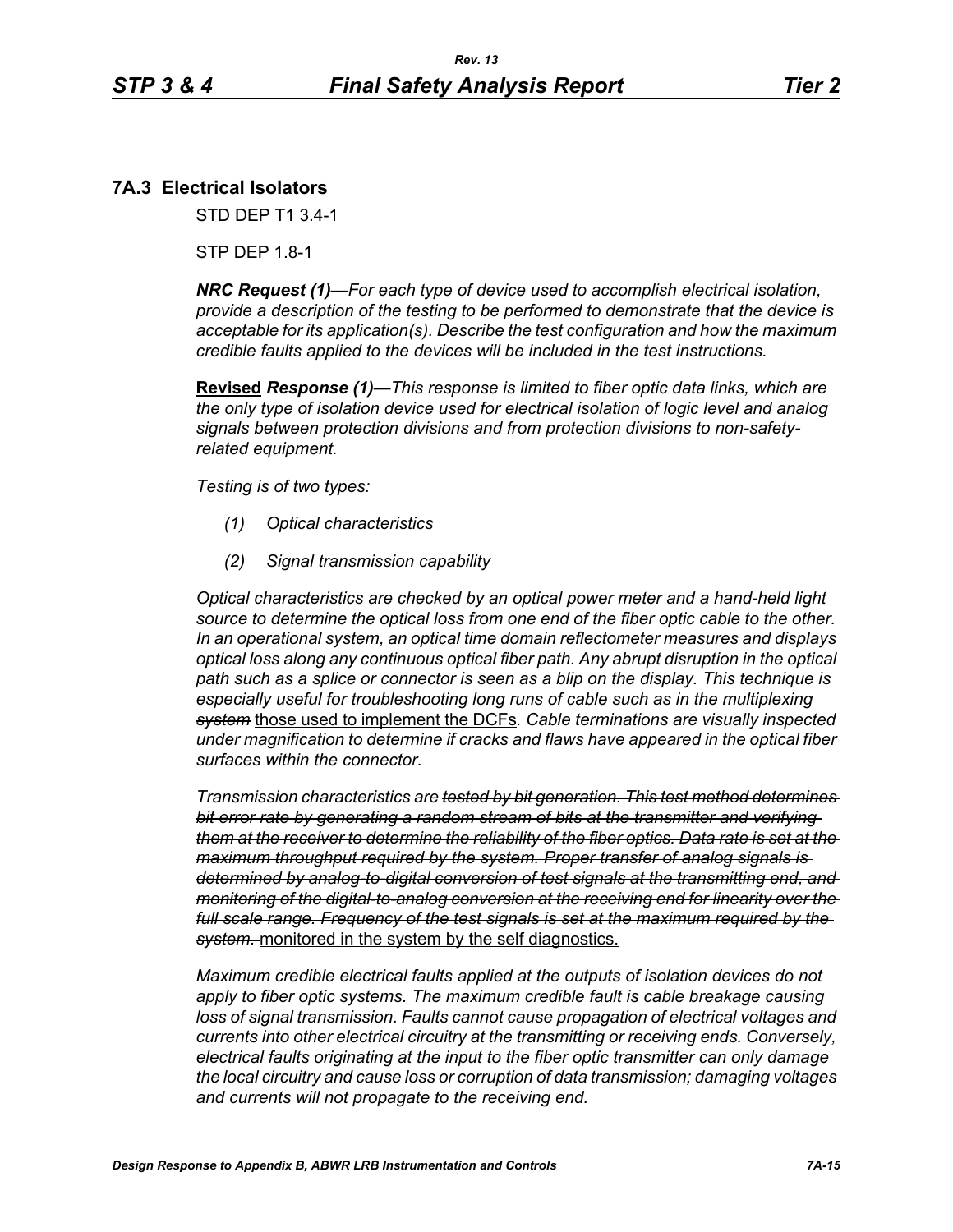*NRC Request (5)—Provide a commitment that the isolation devices will comply with all environmental qualification and seismic qualification requirements.*

**Revised** *Response (5)—Fiber optic isolation devices are expected to have less difficulty than previous isolation devices in complying with all qualification requirements due to their small size, low mass, and simple electronic interfaces. The basic materials and components, except for the fiber optic cable itself, are the same as those used in existing, qualified isolation devices.* 

*A major advantage of fiber optics is that signals can be transmitted long distances and around curves through the isolating medium; thus, the physical, safety-class barrier required for separation of Class 1E devices may be provided by just the cable length if the protective covering and any fill materials of the cable are made properly flameretardant. For short distances, the fiber optic cable can be fed through a standard safety class structure.* 

*Details of the type of cable, transmitter, and receiver combinations that will provide optimum compliance with qualification requirements must await the guidance to be developed by the NRC staff/EG&G studies (see Section 4).* 

*NRC Request (6)–Describe the measures taken to protect the safety systems from electrical interference (i.e., electrostatic coupling, EMI, common mode, and crosstalk) that may be generated.*

**Revised** *Response (6)–Previous responses have described the specific measures that are employed to minimize electrical interference. Fiber optic isolating devices do not require metallic shielding and are immune from electrostatic coupling, EMI, common-mode effects, and crosstalk along their cable length; they also do not radiate electrical interference. The electrical circuitry used to transmit and receive the optical signals is susceptible to electrical interference in the same manner as other circuitry, but the isolating effects of the fiber optic cable will reduce propagation of interference. The local effects of EMI and other electrical noise are handled by standard filtering, shielding, and grounding techniques.*

*See Reponse (4) of Section 7A.2 for tests that will be performed to verify the effectiveness of EMI preventive measures for safety systems. Additional tests to determine the susceptibility of safety system control equipment to electrostatic discharges shall be established using the test procedures included in IEC Publication 801-2, Electromagnetic Compatibility for Industrial-Process Measurement and Control Equipment, Part 2: Electrostatic Discharge Requirements* 61000-4-2, Electromagnetic Compatibility (EMC) - Part 4-2: Testing and Measurement Techniques - Electrostatic Discharge Immunity Test*. The test procedures of Paragraph 8 of this document shall be performed up to and including Severity Level 4, as defined in the document* Part 4-2 will be used to qualify electrical and electronic equipment subjected to static electricity discharges*.*

*NRC Request (7)—Provide information to verify that the Class 1E isolation devices are powered from a Class 1E power source(s).*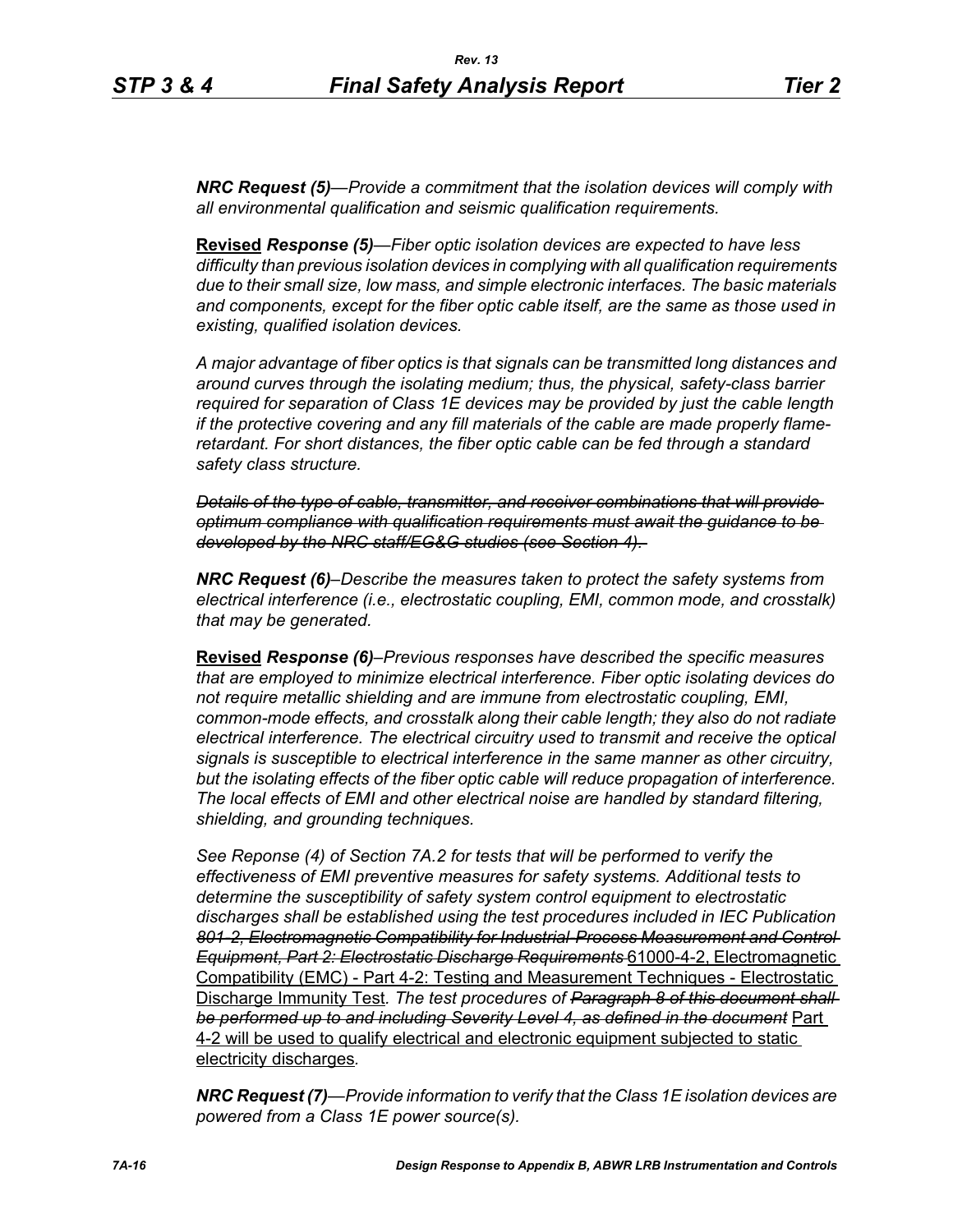**Revised** *Response (7)—When using fiber optic devices as Class 1E isolation devices, only the input side of the transmitting device and output side of the receiving device use electrical power. The low voltage power supplies for these devices use the same power source as the logic that drives the isolating device. For ABWR safety systems, this power is:*

- *(1) Divisional 120V Vital AC (UPS)-For Reactor Protection System (RPS) logic and Main Steam Isolation Valve (MSIV) logic.*
- *(2) 125V Plant DC Power Supply-For ECCS logic and Leak Detection and Isolation System (LDS) logic.*

Fiber optic cable is used for Class 1E isolation and does not use any electrical power to accomplish that function.*]* \*

## **7A.7 Revised Responses to Subsections 7A.5 & 7A.6; Computer Hardware and Software**

STD DEP T1 3.4-1

STD DEP 16.3-100

#### *Items 7A.5(3) and 7A.6(2)*

*The ABWR design of the Reactor Protection System utilizes microprocessor*  configurable logic *technology for logic decisions based on analog input from various sensors. This philosophy is much the same as that of GESSAR II and the Clinton BWR, except in those designs, solid-state CMOS accepted digital signals from analog trip modules (ATM). In the ABWR design, the microprocessors perform the functions of both the CMOS and the ATM.*

*The important distinction is that the ABWR uses a modern form of a digital computer device (i.e., microprocessors) for the same reasons relays and solid-state devices were used in earlier designs (i.e., making simple logic decisions); not for making complex calculations for which protective action is dependent.*

#### *Items 7A.5(4) and 7A.6(4)*

*The guidelines of NUREG-O493 have been used to perform analysis of several possible different configurations of the Safety System Logic and Control (SSLC) network. Analyses have been performed at the system design level to assure adequate defense-in-depth and/or diversity principles were incorporated at acceptable cost. It is recognized that such requirements are in addition to positions on safetyrelated protection systems (such as the single failure criterion) taken previously in other Regulatory Guides.*

*<sup>\*</sup> See Section 7.A.1(1).*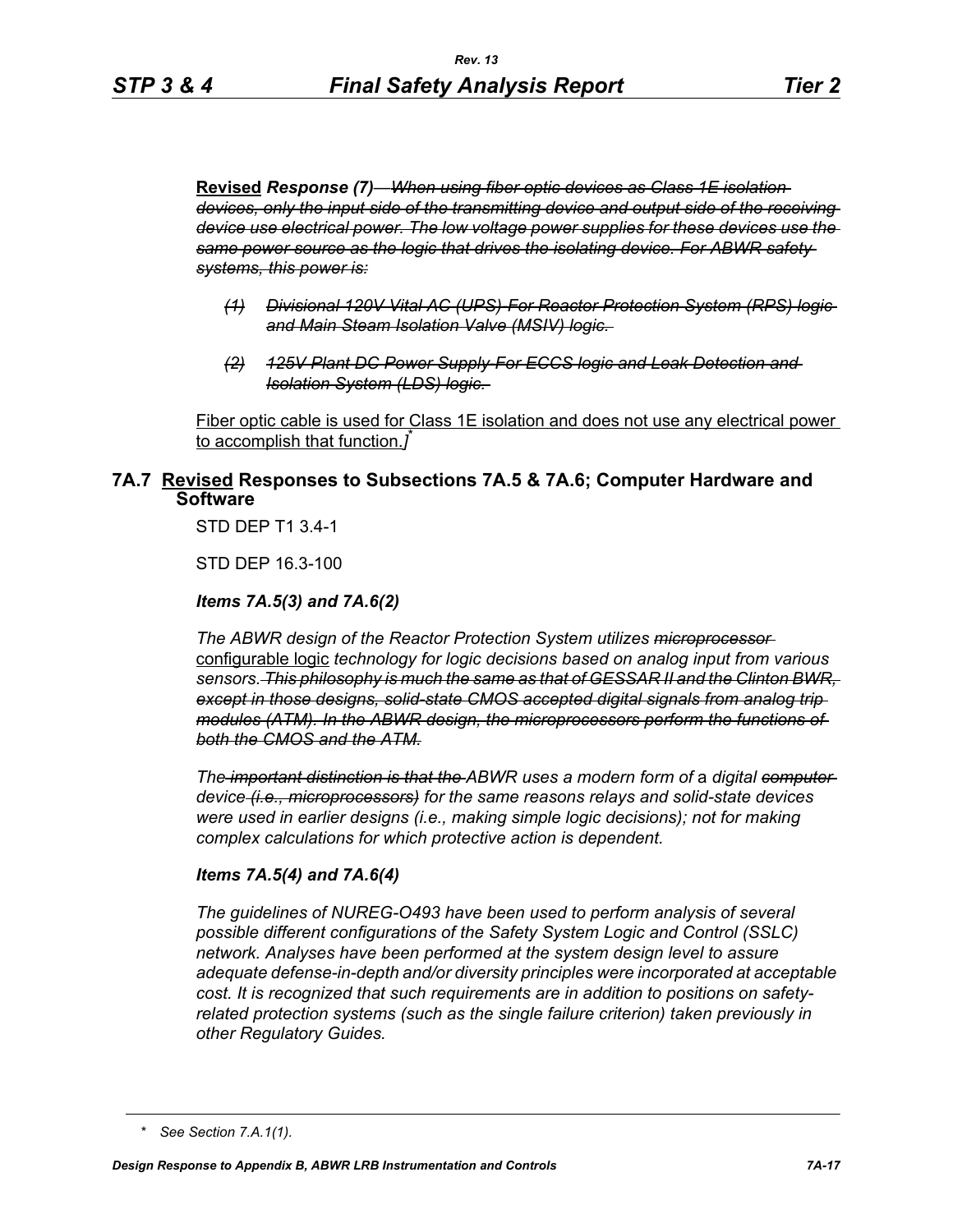*In order to reduce plant construction costs and simplify maintenance operation, the ABWR protection systems are designed with a* partially *"shared sensors" concept. The SSLC* RTIS *is the central processing mechanism and* that *produces logic decisions for both RPS and* MSIV isolation functions. The ELCS is the central processing mechanism that produces logic decisions for all *ESF safety system functions. Redundancy and "single failure" requirements are enhanced by a full four-division modular design using two-out-of-four voting logic on inputs derived from LOCA signals which consist of diverse parameters (i.e., reactor low level and high drywell pressure). Many additional signals are provided, in groups of four or more, to initiate RPS scram (Table 7.2-2).*

*With its inherent advantages, it is also recognized that such design integration (i.e., shared sensors) theoretically escalates the effects of potential common-mode failures (CMF). Therefore,* the architecture of the *SSLC System*s *architecture is designed to provide maximum separation of system functions by using separate digital trip modules* functions *(DTMs* DTFs*) and trip logic units*functions *(TLUs*TLFs*) for RPS/MSIV logic processing and for LDS/ECCS logic processing within each of the four essential power divisions. Thus, setpoint comparisons within individual DTMs* DTFs *are associated with logically separate initiation tasks.* 

*Sensor signals are sent to each DTM* DTF *on separate or redundant data links such that distribution of DTM* DTF *functions results in minimum interdependence between echelons of defense. For reactor level sensing, the RPS scram function utilizes narrowrange transmitters while the ECCS functions utilize the wide-range transmitters. The diverse high drywell signals are shared within the two-out- of-four voting logic. In addition, all automatic protective functions are backed up by manual controls. These concepts are illustrated in Figure 7A-1.*

#### *Items 6(1) and 6(3)*

*IEEE-603 has been reviewed, as has Regulatory Guide 1.153 which endorses IEEE-603.*

*The microprocessor hardware and software which make up the Safety System Logic and Control (SSLC)* systems *is designed to make logic decisions which automatically initiate safety actions based on input from instrument monitored parameters for several nuclear safety systems. As shown in Figure 7.1-2 of Section 7.1 and Figure 7A-1, the SSLC is not a nuclear safety system of itself, but is a means by which the nuclear safety systems accomplish their functions. In that sense, the SSLC is a component that* systems *integrates the nuclear safety systems.*

*Most positions stated in IEEE-603 (as endorsed by RG 1.153) pertain to the nuclear safety systems, and are similar to those of IEEE-279, which are addressed for each system in the analysis sections of Chapter 7. Safety system design bases are described for all I&C systems in Section 7.1, beginning at Subsection 7.1.2.2. Setpoints and margin may be found in Chapter 16* The methods for calculating setpoints and margins are described in Chapter 16*.*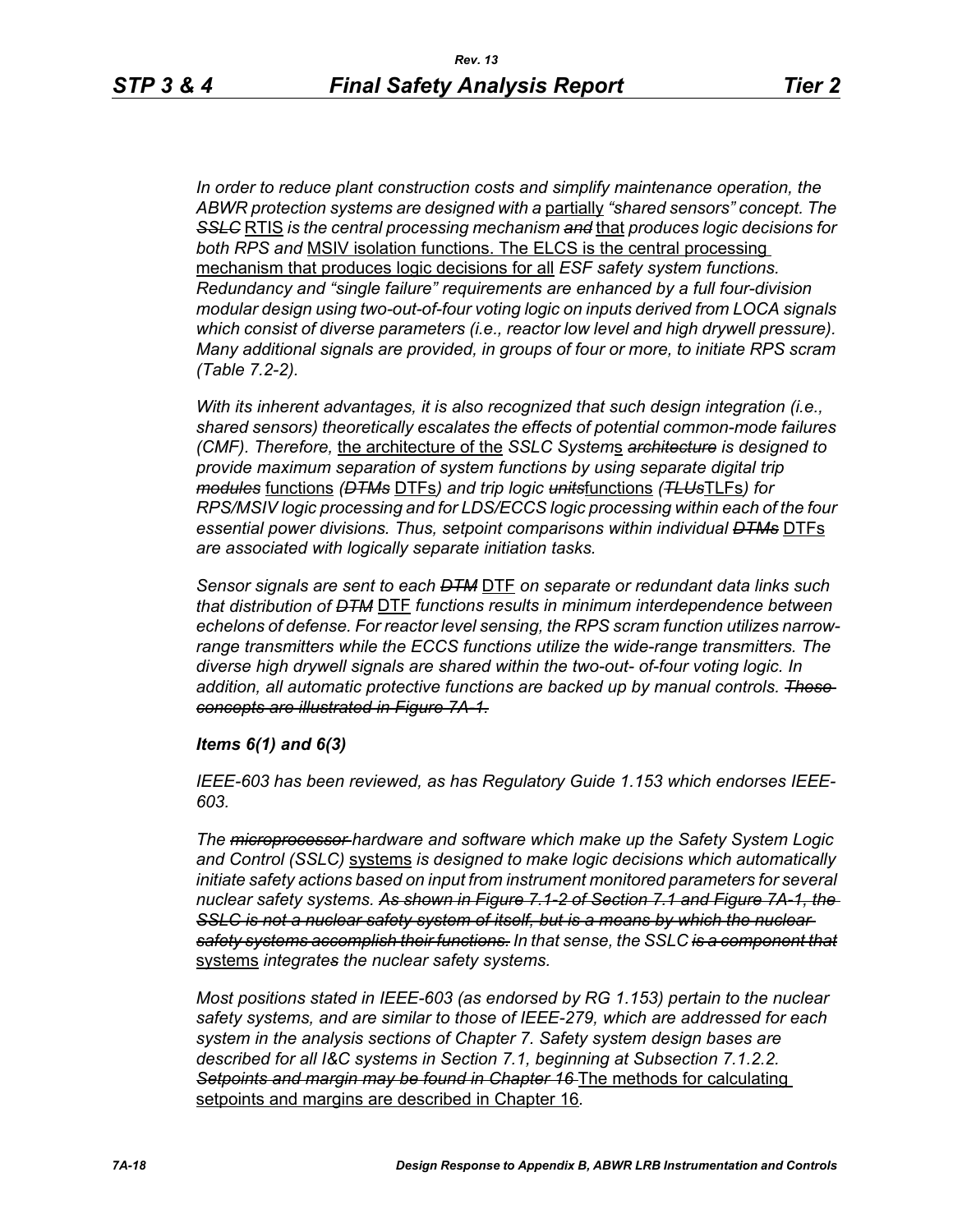*The safety system criteria in Section 5* and the functional and design requirements in Section 6 *of IEEE-603 are not compromised by the introduction of the SSLC. All positions regarding single-failure, completion of protective actions, etc., are designed into the protection systems. All SSLC components associated with the protection systems are Class 1E and are qualified to the same standards as the protection systems.*

*Independence of the four SSLC electrical divisions is retained by using fiber-optic cable for cross- divisional communication such as the two-out-of-four voting logic. Capability for test and calibration is greatly enhanced by the SSLC's self-test subsystem (STS) as described in Subsection 7.1.2.1.6.*

*In summary, the hardware and software functions of the microprocessors used in the SSLC comply with applicable portions of IEEE-603 and Regulatory Guide 1.153 (i.e., quality, qualification, testability, independence). The remaining portions, which apply to the nuclear safety systems, are not compromised by the SSLC design, but are in fact enhanced by self-test.]\**

<sup>\*</sup> See Section 7A.1(1).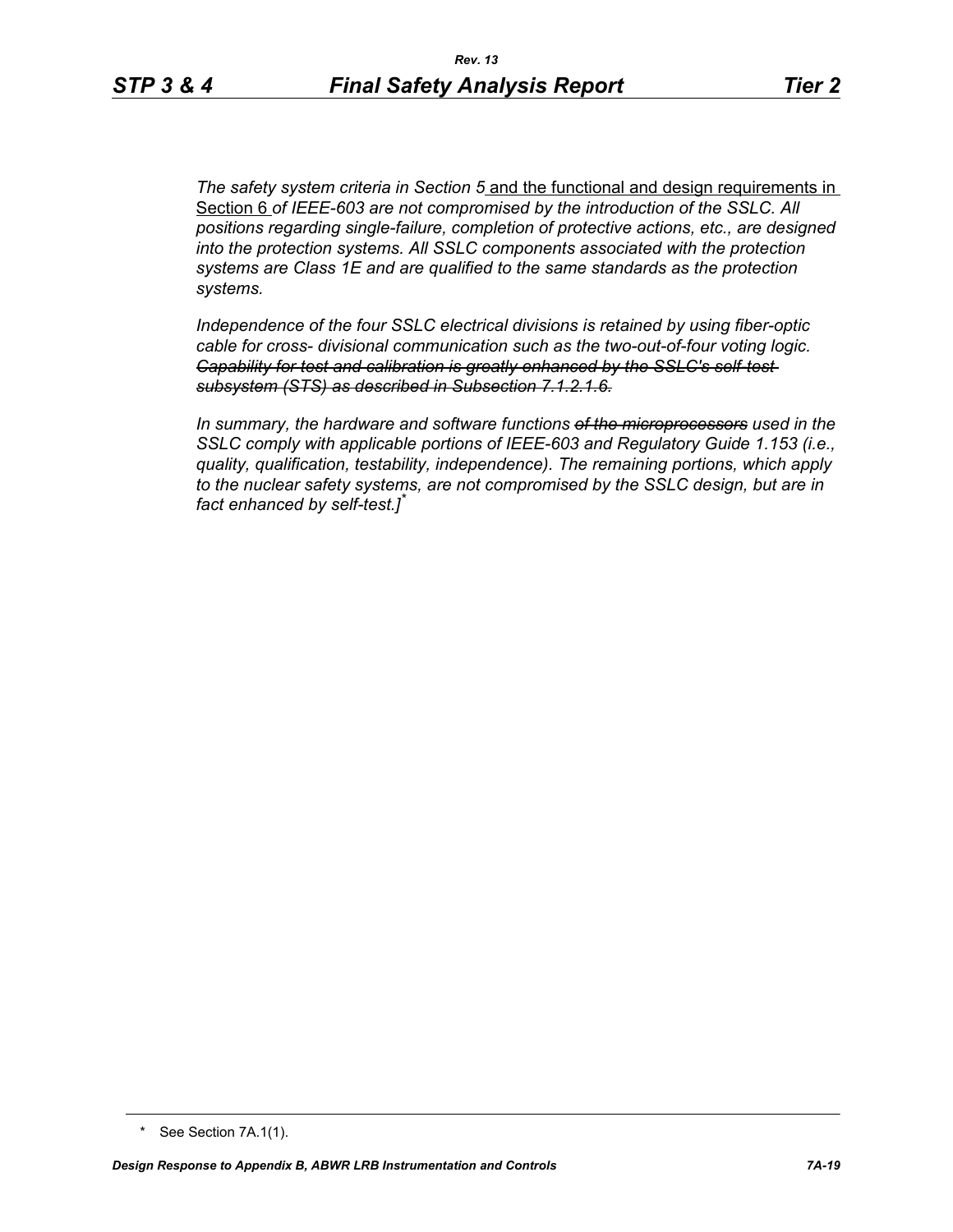# **Table 7A-1 List of Equipment Interface with** *Essential MUX* **ECFs Signals (Typical)**

| <b>Device</b> | Div | <b>Description</b>                                                      |
|---------------|-----|-------------------------------------------------------------------------|
|               | 3   | ) <i>( ( ( )</i> ) <i>( ) ( ) ( )</i> )<br><del>,,,,,,,,,,,,,,,,,</del> |
|               | 2   | R) H)/H<br><del>oom worm</del>                                          |